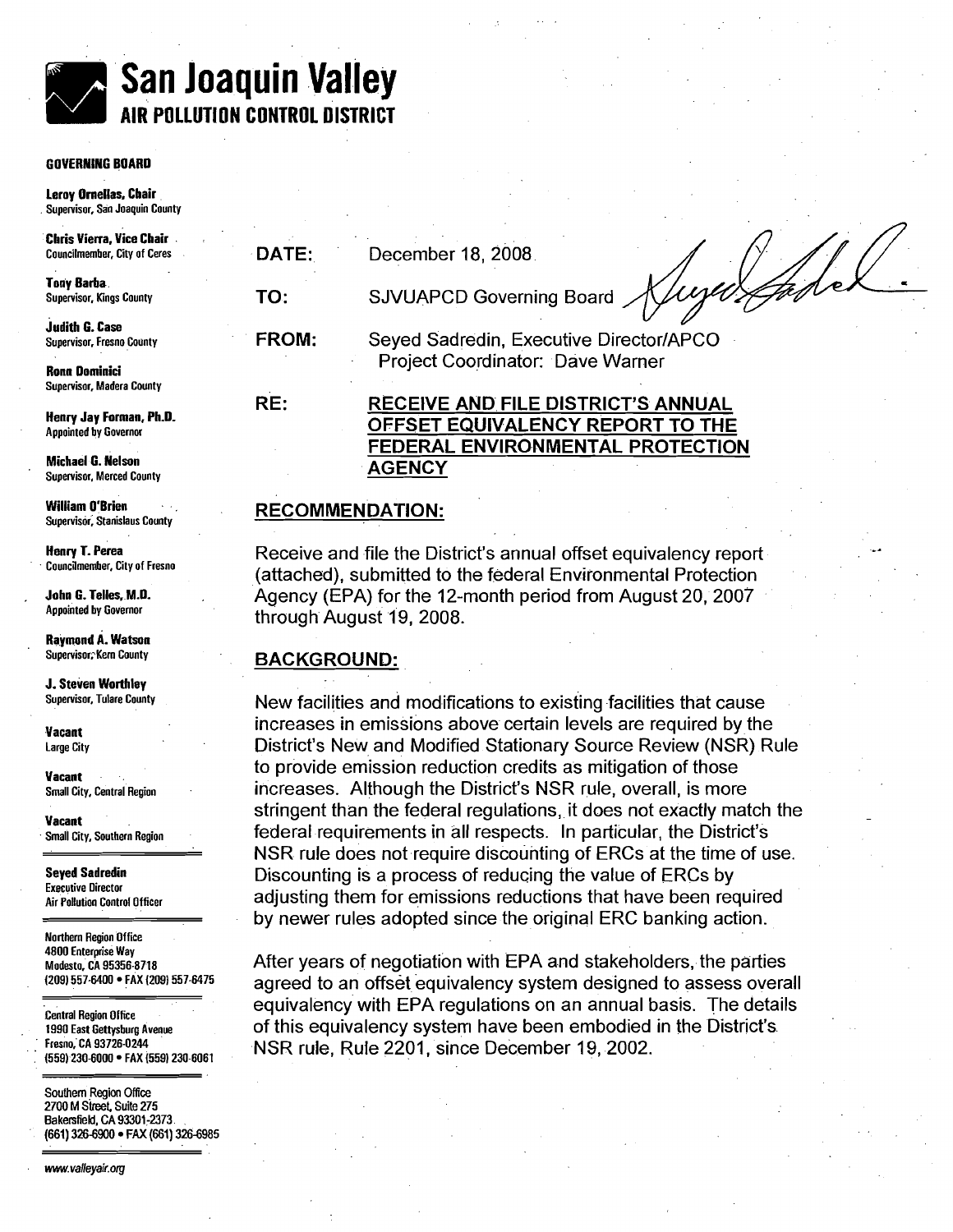SJVUAPCD Governing Board

RECEIVE AND FILE DISTRICT'S ANNUAL OFFSET EQUIVALENCY REPORT TO THE FEDERAL ENVIRONMENTAL PROTECTION AGENCY December 18, 2008

#### **DISCUSSION:**

To demonstrate equivalency with the federal NSR offsetting requirements, the annual offset equivalency report must demonstrate both of the following:

- 1. The District has required an equivalent or larger amount of offsets from new and modified stationary sources as would have been required under direct implementation of federal regulations; and
- 2. The amount of reductions required by the District from new and modified stationary sources, after discounting at the time of use, equals or exceeds the amount of ERCs required under federal regulations.

The concept of an equivalency demonstration is only possible because the District's NSR program is, in several ways, more stringent than the federal requirements. Under federal NSR, offsets are only required for new major sources and major modifications to existing sources. For instance, for nitrogen oxides (NOx) and volatile organic compounds (VOC), the federal offsetting requirements would have been triggered at facility emission levels of 25 tons per year. In contrast, the District's NSR rule, as mandated by the California Clean Air Act, requires offsets for facilities emitting 10 tons per year of NOx or VOC. In addition to requiring offsets from smaller sources, the District's program is more stringent than the federal program in other ways, allowing for further credits towards the equivalency demonstration. Additional reductions that go beyond federal requirements and are therefore used by the District to show equivalency include the following:

Higher offset ratios  $\bullet$ 

. .

- Extra discounting of credits at the time of banking
- Reductions from application of BACT to existing minor sources
- "Orphan" shutdowns (reductions from facility shutdowns for which ERCs are not granted.to the owner)

During this reporting period, there were four projects that constituted either new major sources or federal major modifications, As shown in the attached report, reductions required by the District exceed the amount required under the federal regulations.

Although equivalency was shown for this reporting period, future equivalency demonstrations will be more difficult due to the following:

- Changes to the NSR rule required by the District's redesignation as an "extreme" nonattainment area for the federal eight-hour ozone standard.
- Permit actions anticipated in the next tracking year that trigger major modifications for criteria pollutants.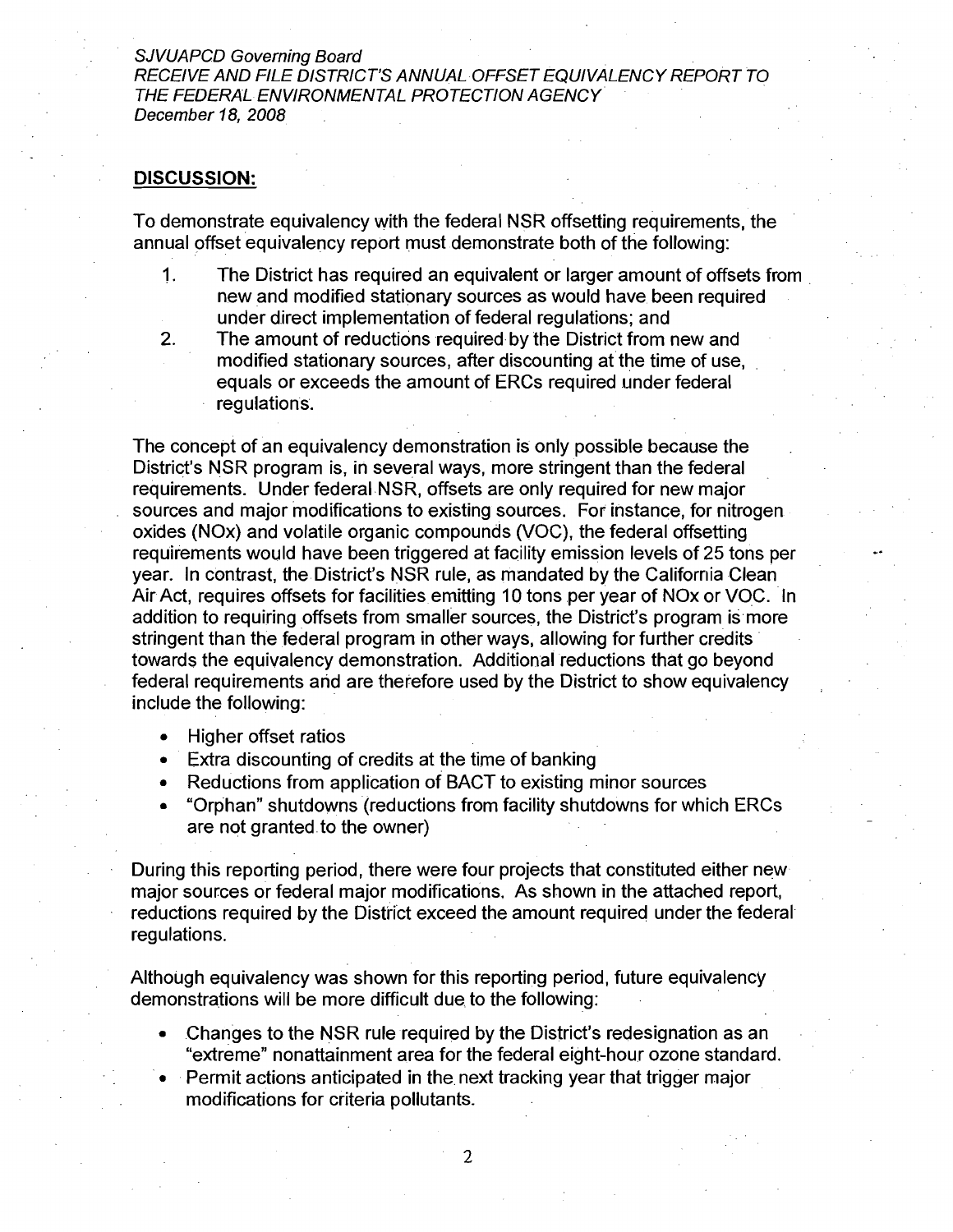#### SJVUAPCD Governing Board

RECEIVE AND FILE DISTRICT'S ANNUAL OFFSET EQUIVALENCY-REPORT TO THE FEDERAL. ENVIRONMENTAL PROTECTION AGENCY December 18, 2008

Continued development of additional rules by the District will limit the quantity of surplus reductions available for the equivalency demonstration.

In pursuit of solutions to the potential shortfall in our equivalency tracking system, District staff will be working with ERC owners and other stakeholders during the next tracking year to explore options, and perhaps develop a rule or rules that replace or simplify the equivalency tracking system.

Attachment: Offset Equivalency Report to EPA (10 pages)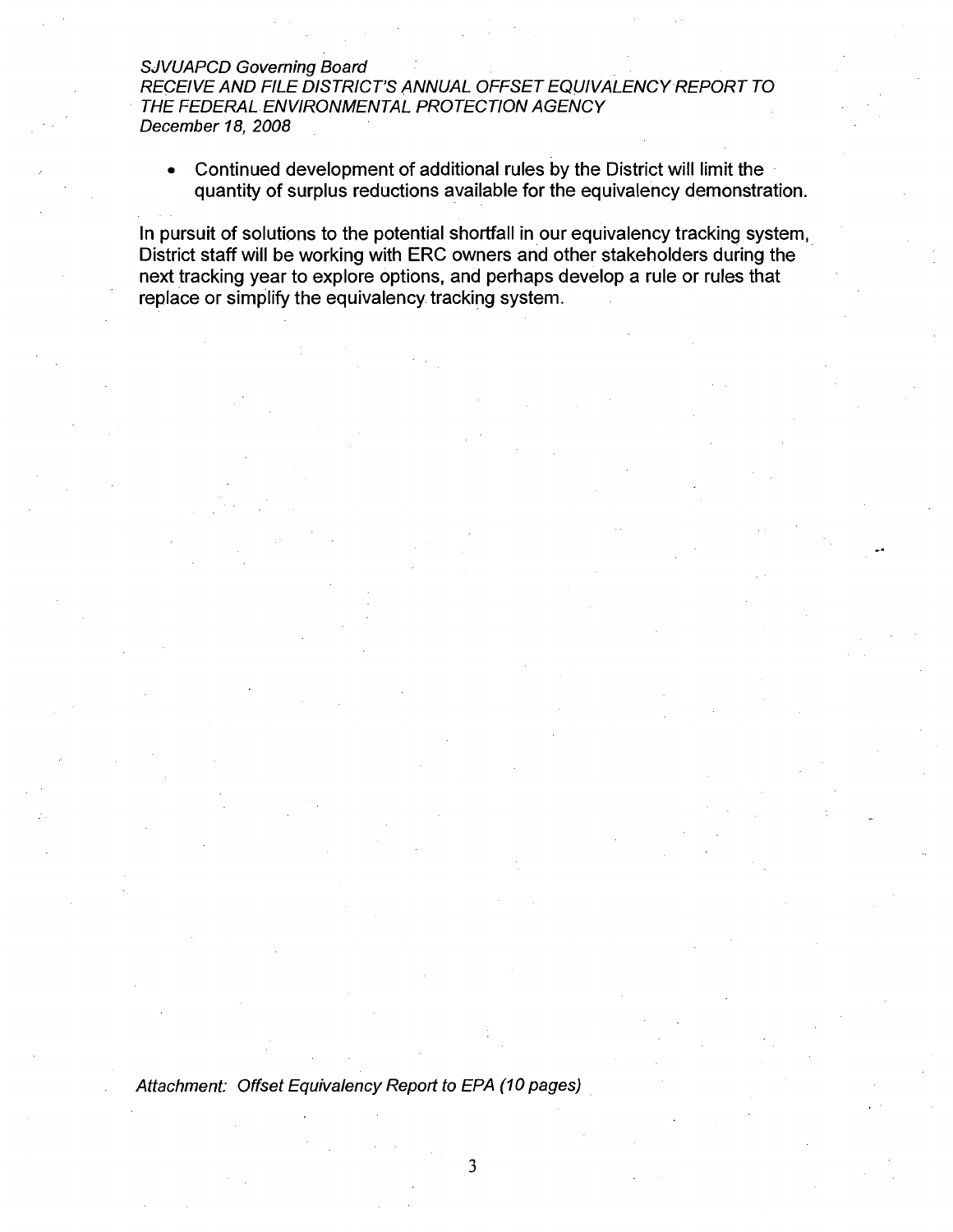San Joaquin Valley Unified Air Pollution Control District Meeting of the Governing Board Thursday, December 18, 2008

# Attachment - Offset Equivalency Report to EPA<br>(10 pages)

 $\overline{4}$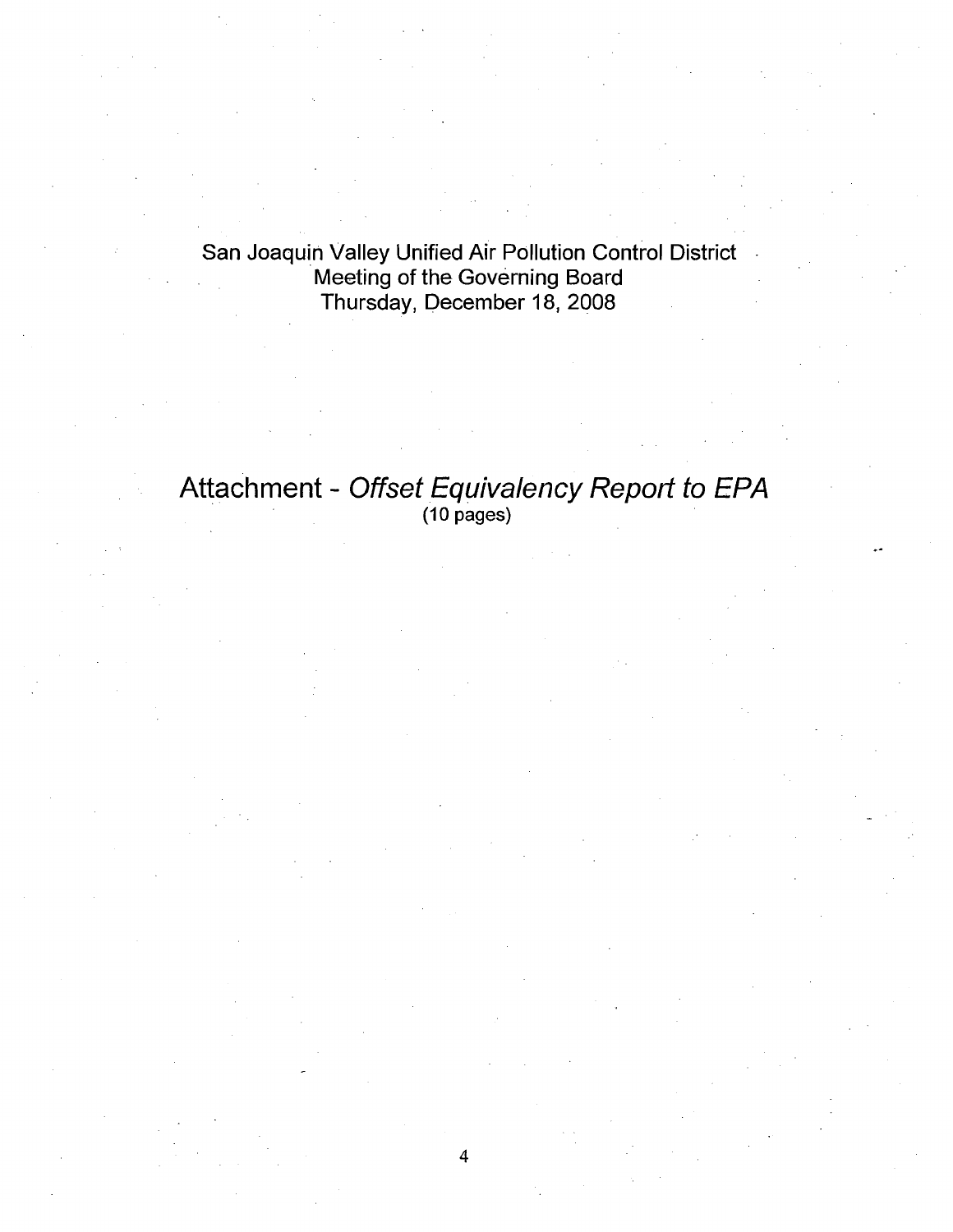| San Joaquin Valley                         |
|--------------------------------------------|
| <b>NOTE</b> AIR POLLUTION CONTROL DISTRICT |

November 19,2008

Deborah Jordan, Director Air Division U.S. EPA, Region IX 75 Hawthorne Street San Francisco, CA 94105-3901

#### Re: Offset Equivalency Report, August **2007** - August **<sup>2008</sup>**

Dear Ms. Jordan:

As required by the District's New Source Review Rule, the District has completed an annual offset equivalency report for the twelve-month period from August 20, 2007 to August 19, 2008. The attached report incorporates the following:

- The quantity of offsets that would have been required from new major sources and major modifications to existing sources under a federal NSR program.
- The quantity of offsets actually required by the District.
- The surplus-at-time-of-use value of the emission reductions used to offset emissions increases from stationary sources.
- The quantity of shortfall or excess carry-over credits.

As you can see from the attached report, the District required more offsets than would have been required under federal offset requirements, and the surplus value of the reductions used exceeded those required under federal NSR. Therefore, equivalency is demonstrated and no remedial actions are necessary.

For your information, there are five projects of interest during this reporting period:

- Panoche Energy Center LLC
- Aera Energy LLC
- Chemical Waste Management, Inc
- South Kern Industrial Center LLC
- County Sanitation District of Los Angeles

#### **Seyed Sadredin Executive DirectorjAir Pollution Control Officer**

**Northern Region Central Region (Main Ofice) Southern Region 4800 Enterprise Way 1990 E. Gettysburg Avenue 2700 M Street. Suite 275 Tel: (209) 557-6400 FAX:(209) 557-6475 ~el:(559) 230-6000 FAX: (5591 230-6061 Tel:(661)326-6900 FAX: (6611 326-6985 www.valleyair.org** 

**Fresno, CA 93726-0244 Bakersfield, CA 93301-2373** 

-.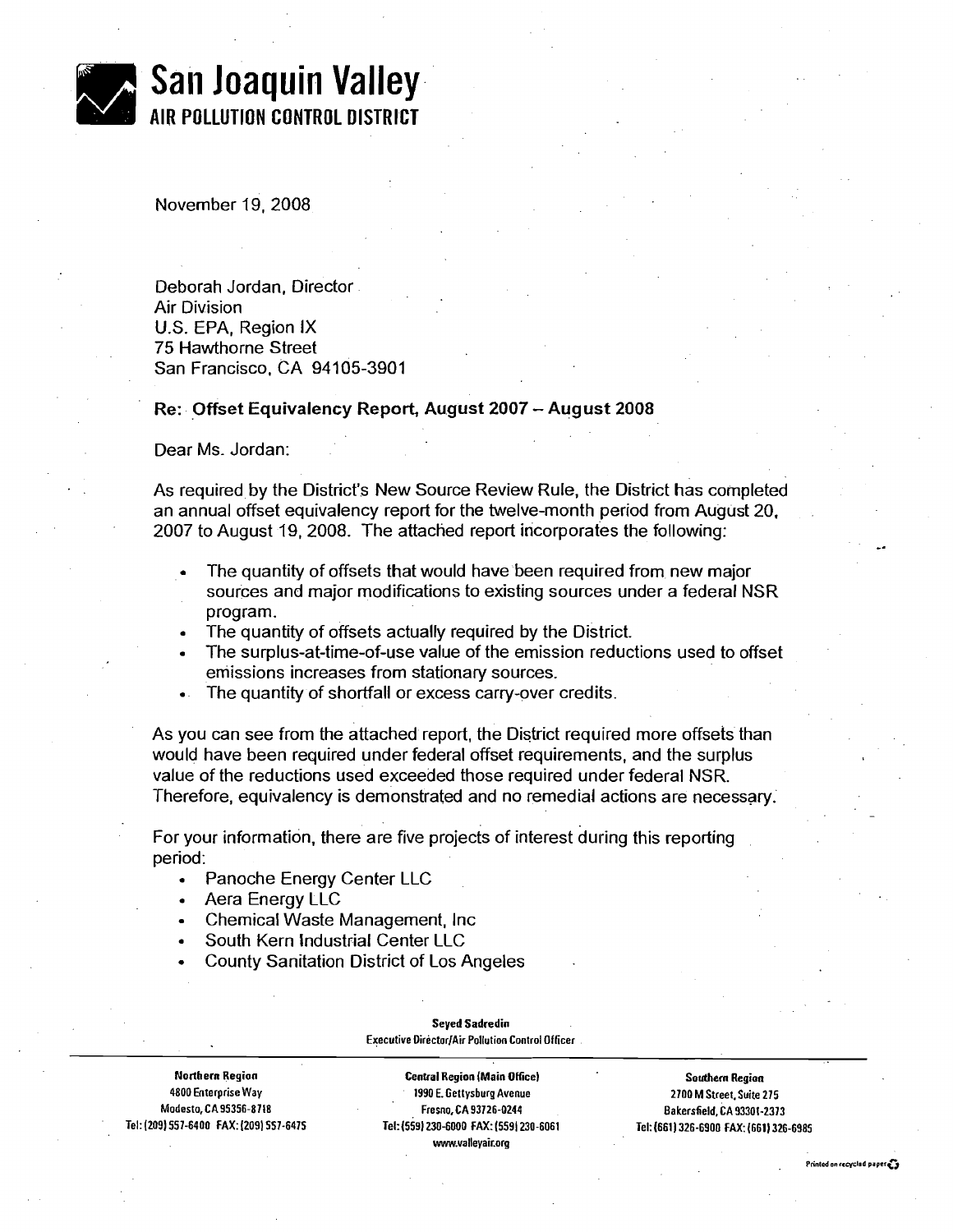Ms. Jordan Page 2

The Panoche Energy Center LLC project was issued its final Determination of Compliance (DOC) by the California Energy Commission (CEC) in December 2007, during this reporting period. Permits for Aera Energy LLC, Chemical Waste Management Inc, South Kern Industrial Center LLC, and County Sanitation District of Los Angeles were all issued by the Air District during this reporting period. Therefore, these five projects are included in this report as trackable projects.

Please call me at (559) 230-5900 if you have any questions regarding this matter, or if you need additional details.

 $\frac{1}{2}$ Sincerely, .David Warner

Director of Permit Services

cc: Mike Tollstrup, CARB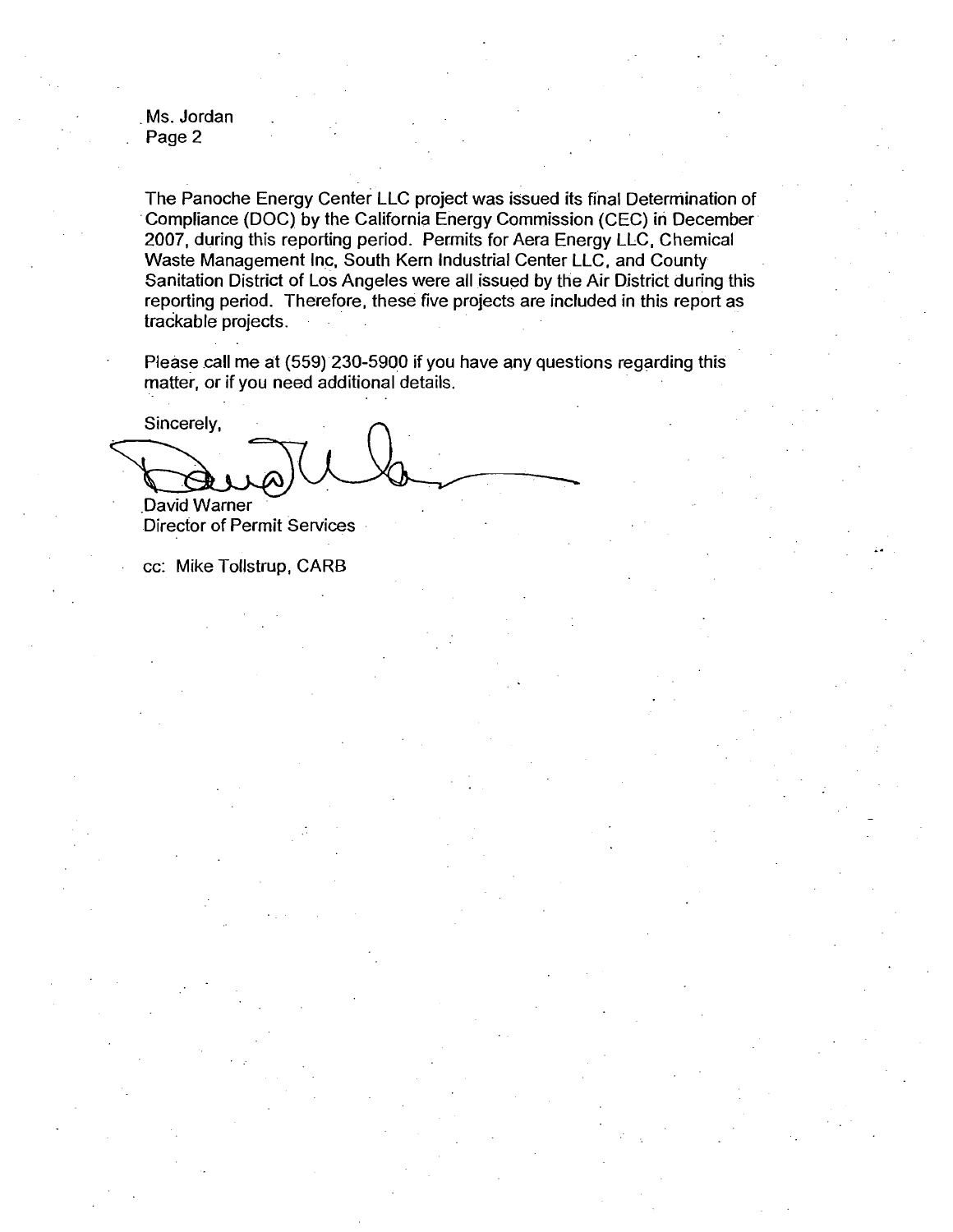# San Joaquin Valley APCD<br>Annual Offset Equivalency Report

Summary for 8/20/2007 through 8/19/2008

|             |                                      |                                                 |                                                                    | Offset Requirement Equivalency *                                                   |                              |                                                      |                                           | Surplus at the Time of Use Equivalency* |                                                                                         |                        |                                                                          |                                                         |
|-------------|--------------------------------------|-------------------------------------------------|--------------------------------------------------------------------|------------------------------------------------------------------------------------|------------------------------|------------------------------------------------------|-------------------------------------------|-----------------------------------------|-----------------------------------------------------------------------------------------|------------------------|--------------------------------------------------------------------------|---------------------------------------------------------|
| Pollutant   | Number<br>of New<br>Major<br>Sources | Number<br><b>ot</b><br>Federal<br>Major<br>Mods | <b>Offsets</b><br>Required<br>under<br>Federal<br>NSR <sup>*</sup> | <b>Offsets</b><br><b>Required Excess</b><br>under<br><b>District</b><br><b>NSR</b> | or<br>Shortfall<br>this Year | <b>Excess</b><br>or<br>Shortfall<br>previous<br>Year | Total<br><b>Excess</b><br>or<br>Shortfall | Shortfall<br>from<br>Previous<br>Year   | Reduction<br>(surplus at<br>the time of<br>use) used<br>for<br>equivalency<br>this year | Shortfall<br>this year | Reductions<br>eliminated<br>by<br>discounting<br>at the time<br>of use** | <b>Unused</b><br>Carry-over<br>Creditable<br>Reductions |
| <b>NOx</b>  |                                      |                                                 | 177.8                                                              | 231.2                                                                              | 53.4                         | 2551.6                                               | 2605.0                                    | 0.0                                     | 177.8                                                                                   | 0.0                    | 2721.4                                                                   | 1537.0                                                  |
| <b>VOC</b>  | $\overline{3}$                       |                                                 | 271.4                                                              | 364.1                                                                              | 92.7                         | 951.9                                                | 1044.6                                    | 0.0                                     | 271.4                                                                                   | 0.0                    | 557.0                                                                    | 1510.0                                                  |
| <b>PM10</b> | $\ddot{\mathbf{0}}$                  |                                                 | 36.1                                                               | 79.2                                                                               | 43.1                         | 549.4                                                | 592.5                                     | 0.0                                     | 36.1                                                                                    | 0.0                    | 31.8                                                                     | 1269.0                                                  |
| CO          | $\mathbf{0}$                         | $\mathbf{0}$                                    | 0.0                                                                | 76.6                                                                               | 76.6                         | 48.7                                                 | 125.3                                     | 0.0                                     | 0.0                                                                                     | 0.0                    | 62.0                                                                     | 93.0                                                    |
| SOx         | $\mathbf{0}$                         | $\mathbf{0}$                                    | 0.0                                                                | 201.5                                                                              | 201.5                        | 718.6                                                | 920.1                                     | 0.0                                     | 0.0                                                                                     | 0.0                    | 18.7                                                                     | 1268.0                                                  |

\* All numbers are in Tons per Year

\*\* Total quantity of discount since initiating tracking in August 2001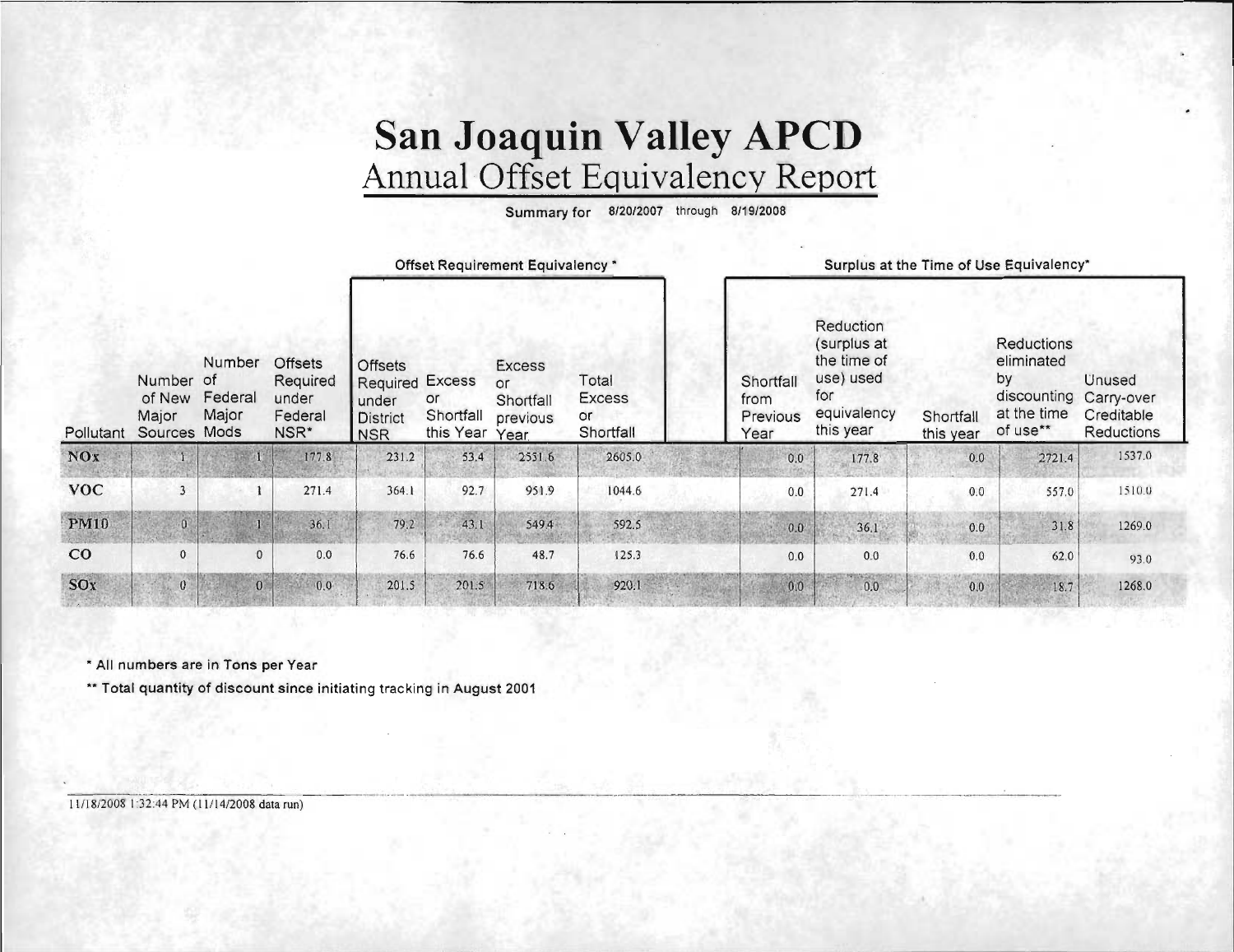# **San Joaquin Valley APCD Annual Offset Equivalency Report** - **Detail**

Transaction details for **8l2012007** through **8/19/2008** 

-

### **Pollutant Company Name and Address**

## **NOx**

| AERA ENERGY LLC                      |                                                                      |  |
|--------------------------------------|----------------------------------------------------------------------|--|
| HEAVY OIL WESTERN STATIONARY SOURCE. |                                                                      |  |
| <b>KERN COUNTY</b>                   | Surnlue at the time of yea Reductione Head to Mitingto thie Incrosco |  |

|                            |                   |            | thro of you hourstrong a                  |                   |             |
|----------------------------|-------------------|------------|-------------------------------------------|-------------------|-------------|
| <b>Tracking ID for ATC</b> | Fed Offsets Req'd |            | <b>ATC Date Tracking ID for Reduction</b> | $C$ redit $(t/y)$ | Time of Use |
| 2008-S-1072356-4217-0      | 51.7              | 10/9/2007  | 2008-C-8881577-3249-1                     | 0.7               | 10/9/2007   |
| 2008-S-1072356-4217-0      | 51.0              | 10/9/2007  | 2008-C-8881568-3179-1                     | 1.5               | 10/9/2007   |
| 2008-S-1072356-4217-0      | 49.5              | 10/9/2007  | 2008-C-8881578-3250-1                     | 2.7               | 10/9/2007   |
| 2008-S-1072356-4217-0      | 46.8              | 10/9/2007  | 2008-C-8881567-3161-1                     | 2.6               | 10/9/2007   |
| 2008-S-1072356-4217-0      | 44.2              | 10/9/2007  | 2008-C-8881567-3162-1                     | 1.3               | 10/9/2007   |
| 2008-S-1072356-4217-0      | 42.9              | 10/9/2007  | 2008-C-8881567-3160-1                     | 1.5               | 10/9/2007   |
| 2008-S-1072356-4217-0      | 41.4              | 10/9/2007  | 2008-C-8881567-3163-1                     | 1.5               | 10/9/2007   |
| 2008-S-1072356-4217-0      | 39.9              | 10/9/2007  | 2008-C-8881568-3164-1                     | 1.0               | 10/9/2007   |
| 2008-S-1072356-4217-0      | 38.9              | 10/9/2007  | 2008-C-8881568-3175-1                     | 1.5               | 10/9/2007   |
| 2008-S-1072356-4217-0      | 37.4              | 10/9/2007  | 2008-C-8881567-3159-1                     | 1.5               | 10/9/2007   |
| 2008-S-1072356-4217-0      | 35.9              | 10/9/2007  | 2008-C-8881568-3176-1                     | 1.5               | 10/9/2007   |
| 2008-S-1072356-4217-0      | 34.4              | 10/9/2007  | 2008-C-8881567-3158-1                     | 1.5               | 10/9/2007   |
| 2008-S-1072356-4217-0      | 32.9              | 10/9/2007  | 2008-C-8881568-3177-1                     | 1.5               | 10/9/2007   |
| 2008-S-1072356-4217-0      | 31.4              | 10/9/2007  | 2008-C-8881567-3157-1                     | 1.5               | 10/9/2007   |
| 2008-S-1072356-4217-0      | 29.9              | 10/9/2007  | 2008-C-8881568-3178-1                     | 1.5               | 10/9/2007   |
| 2008-S-1072356-4217-0      | 28.4              | 10/9/2007  | 2008-C-8881579-3251-1                     | 0.8               | 10/9/2007   |
| 2008-S-1072356-4217-0      | 27.6              | 10/9/2007  | 2008-C-8881579-3252-1                     | 0.8               | 10/9/2007   |
| 2008-S-1072356-4217-0      | 26.8              | 10/9/2007  | 2008-C-8881567-3156-1                     | 1.5               | 10/9/2007   |
| 2008-S-1072356-4217-0      | 25.3              | 10/9/2007. | 2008-C-8881580-3253-1                     | 0.9               | 10/9/2007   |
| 2008-S-1072356-4217-0      | 24.4              | 10/9/2007  | 2008-C-8881582-3254-1                     | 0.9               | 10/9/2007   |
| 2008-S-1072356-4217-0      | 23.5              | 10/9/2007  | 2008-C-8881583-3255-1                     | 0.8               | 10/9/2007   |
| 2008-S-1072356-4217-0      | 22.7              | 10/9/2007  | 2008-C-8881567-3155-1                     | 1.2               | 10/9/2007   |
| 2008-S-1072356-4217-0      | 21.5              | 10/9/2007  | 2008-C-8881583-3256-1                     | 1.2               | 10/9/2007   |
| 2008-S-1072356-4217-0      | 20.3              | 10/9/2007  | 2008-C-8881583-3257-1                     | 1.2               | 10/9/2007   |
| 2008-S-1072356-4217-0      | 19.1              | 10/9/2007  | 2008-C-8881583-3258-1                     | 0.7               | 10/9/2007   |
| 2008-S-1072356-4217-0      | 18.4              | 10/9/2007  | 2008-C-8881551-3154-1                     | 1.2               | 10/9/2007   |
| 2008-S-1072356-4217-0      | 17.2              | 10/9/2007  | 2008-C-8881584-3259-1                     | 1.5               | 10/9/2007   |
| 2008-S-1072356-4217-0      | 15.7              | 10/9/2007  | 2008-C-8881551-3152-1                     | 1.2               | 10/9/2007   |
| 2008-S-1072356-4217-0      | 14.5              | 10/9/2007  | 2008-C-8881551-3153-1                     | 1.2               | 10/9/2007   |
| 2008-S-1072356-4217-0      | 13.3              | 10/9/2007  | 2008-C-8881551-3151-1                     | 1.2               | 10/9/2007   |
| 2008-S-1072356-4217-0      | 12.1              | 10/9/2007  | 2008-C-8881585-3260-1                     | 0.8               | 10/9/2007   |
| 2008-8-1072356-4217-0-     | 113               | 10/0/2007  | 2008.C.RRR15R5.3261.1                     | ሰ ዩ               | 10/0/2007   |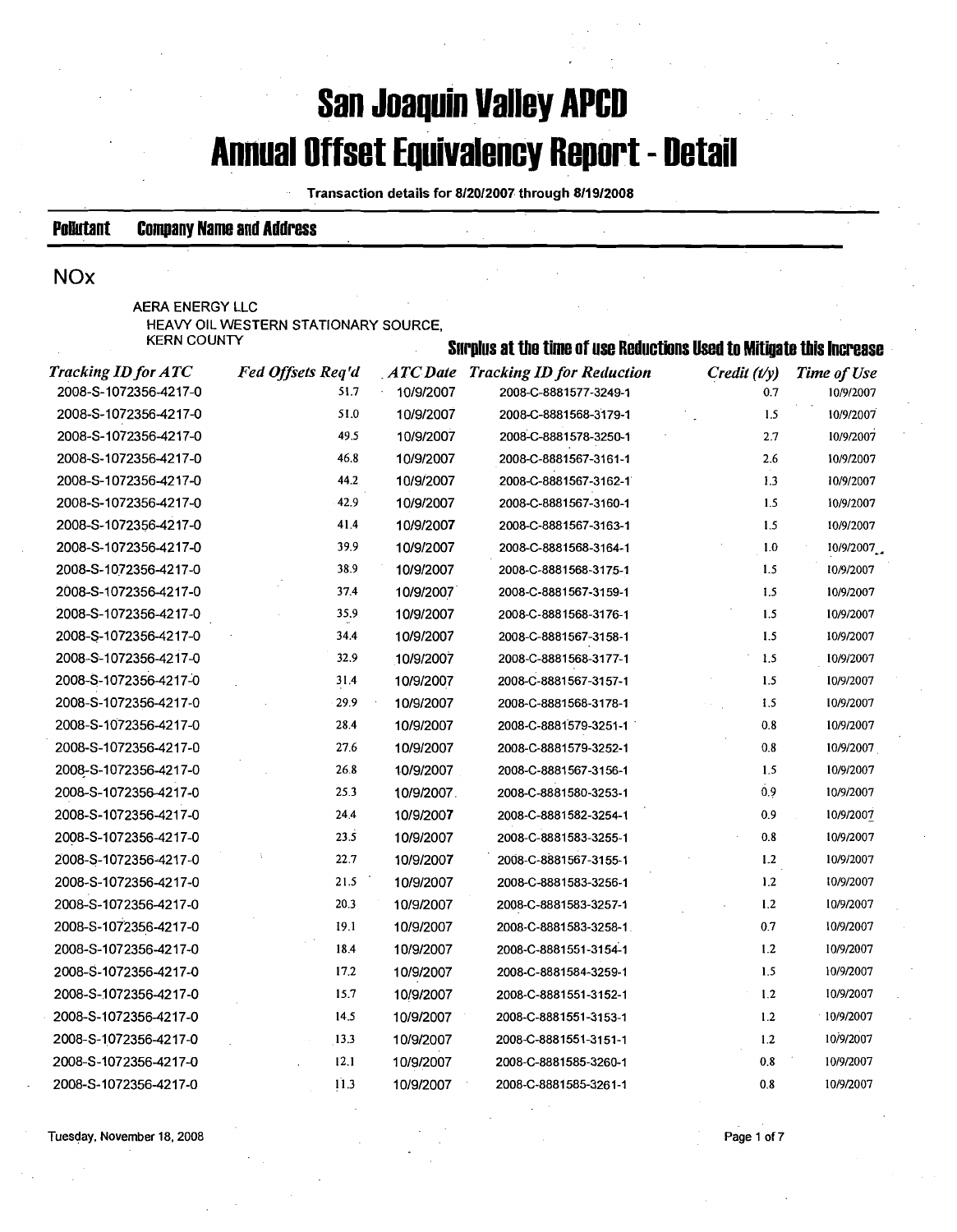**Pollutant Company Name and Address** 

|                       |      |           | Totol Doduotiano, thio nanontina noniod, fon thio nnoioat | E1 7 |           |
|-----------------------|------|-----------|-----------------------------------------------------------|------|-----------|
| 2008-S-1072356-4217-0 | 0.6  | 10/9/2007 | 2008-C-8881585-3267-1                                     | 0.6  | 10/9/2007 |
| 2008-S-1072356-4217-0 | 1,8  | 10/9/2007 | 2008-C-8881585-3266-1                                     | 1.2  | 10/9/2007 |
| 2008-S-1072356-4217-0 | 2.2  | 10/9/2007 | 2008-S-8881058-3078-1                                     | 0.4  | 10/9/2007 |
| 2008-S-1072356-4217-0 | 2.9  | 10/9/2007 | 2008-N-8881070-3071-1                                     | 0.7  | 10/9/2007 |
| 2008-S-1072356-4217-0 | 3.7  | 10/9/2007 | 2008-S-8881028-3077-1                                     | 0.8  | 10/9/2007 |
| 2008-S-1072356-4217-0 | 4.5  | 10/9/2007 | 2008-S-8881028-3076-1                                     | 0.8  | 10/9/2007 |
| 2008-S-1072356-4217-0 | 5.3  | 10/9/2007 | 2008-S-8881028-3075-1                                     | 0.8  | 10/9/2007 |
| 2008-S-1072356-4217-0 | 6.1  | 10/9/2007 | 2008-S-8881028-3072-1                                     | 0.8  | 10/9/2007 |
| 2008-S-1072356-4217-0 | 6.9  | 10/9/2007 | 2008-S-8881028-3074-1                                     | 0.8  | 10/9/2007 |
| 2008-S-1072356-4217-0 | .7.7 | 10/9/2007 | 2008-S-8881028-3073-1                                     | 0.8  | 10/9/2007 |
| 2008-S-1072356-4217-0 | 8.5  | 10/9/2007 | 2008-C-8881585-3263-1                                     | 0.8  | 10/9/2007 |
| 2008-S-1072356-4217-0 | 9.7  | 10/9/2007 | 2008-C-8881551-3150-1                                     | 1.2  | 10/9/2007 |
| 2008-S-1072356-4217-0 | 10.5 | 10/9/2007 | 2008-C-8881585-3262-1                                     | 0.8  | 10/9/2007 |
|                       |      |           |                                                           |      |           |

**Total Reductions, this reporting period, for this project 51.7** 

**PANOCHE ENERGY CENTER LLC W PANOCHE RD, FIREBAUGH** 

# **Surplus at the time of use Reductions Used to Mitigate this Increase**

| <b>Tracking ID for ATC</b> | Fed Offsets Req'd | <b>ATC</b> Date | <b>Tracking ID for Reduction</b> | $C$ redit $(t/y)$ | <b>Time of Use</b> |
|----------------------------|-------------------|-----------------|----------------------------------|-------------------|--------------------|
| 2008-C-1062518-4216-0      | 126.1             | 12/19/2007      | 2008-C-8881568-3168-1            | 1.2               | 12/19/2007         |
| 2008-C-1062518-4216-0      | 124.9             | 12/19/2007      | 2008-C-8881568-3169-1            | 1.2               | 12/19/2007         |
| 2008-C-1062518-4216-0      | 123.7             | 12/19/2007      | 2008-C-8881568-3167-1            | 1.0               | 12/19/2007         |
| 2008-C-1062518-4216-0      | 122.7             | 12/19/2007      | 2008-C-8881568-3170-1            | 1.2               | 12/19/2007         |
| 2008-C-1062518-4216-0      | 121.5             | 12/19/2007      | 2008-C-8881568-3166-1            | 1.0               | 12/19/2007         |
| 2008-C-1062518-4216-0      | 120.5             | 12/19/2007      | 2008-C-8881568-3171-1            | 1.5               | 12/19/2007         |
| 2008-C-1062518-4216-0      | 119.0             | 12/19/2007      | 2008-C-8881568-3172-1            | 1.5               | 12/19/2007         |
| 2008-C-1062518-4216-0      | 117.5             | 12/19/2007      | 2008-C-8881568-3173-1            | 1.8               | 12/19/2007         |
| 2008-C-1062518-4216-0      | 115.7             | 12/19/2007      | 2008-C-8881568-3165-1            | 1.0               | 12/19/2007         |
| 2008-C-1062518-4216-0      | 114.7             | 12/19/2007      | 2008-C-8881568-3174-1            | 1.5               | 12/19/2007         |
| 2008-C-1062518-4216-0      | 113.2             | 12/19/2007      | 2008-C-8881568-3191-1            | 1.3               | 12/19/2007         |
| 2008-C-1062518-4216-0      | 111.9             | 12/19/2007      | 2008-C-8881568-3192-1            | 1.2               | 12/19/2007         |
| 2008-C-1062518-4216-0      | 110.7             | 12/19/2007      | 2008-C-8881568-3190-1            | 1.3               | 12/19/2007         |
| 2008-C-1062518-4216-0      | 109.4             | 12/19/2007      | 2008-C-8881568-3193-1            | 1.5               | 12/19/2007         |
| 2008-C-1062518-4216-0      | 107.9             | 12/19/2007      | 2008-C-8881568-3194-1            | 1.5               | 12/19/2007         |
| 2008-C-1062518-4216-0      | 106.4             | 12/19/2007      | 2008-C-8881568-3195-1            | 1.5               | 12/19/2007         |
| 2008-C-1062518-4216-0      | 104.9             | 12/19/2007      | 2008-C-8881568-3189-1            | 1.2               | 12/19/2007         |
| 2008-C-1062518-4216-0      | 103.7             | 12/19/2007      | 2008-C-8881568-3196-1            | $-1.5$            | 12/19/2007         |
| 2008-C-1062518-4216-0      | 102.2             | 12/19/2007      | 2008-C-8881568-3188-1            | 1.1               | 12/19/2007         |
| 2008-C-1062518-4216-0      | 101.1             | 12/19/2007      | 2008-C-8881568-3197-1            | 0.1               | 12/19/2007         |
| 2008-C-1062518-4216-0      | 101.0             | 12/19/2007      | 2008-C-8881568-3187-1            | 1.0               | 12/19/2007         |
| 2008-C-1062518-4216-0      | 100.0             | 12/19/2007      | 2008-C-8881568-3198-1            | 1.5               | 12/19/2007         |
| 2008-C-1062518-4216-0      | 98.5              | 12/19/2007      | 2008-C-8881568-3199-1            | 1.5               | 12/19/2007         |
| 2008-C-1062518-4216-0      | 97.0              | 12/19/2007      | 2008-C-8881568-3200-1            | 1.5               | 12/19/2007         |
| 2008-C-1062518-4216-0      | 95.5              | 12/19/2007      | 2008-C-8881568-3186-1            | 1.0               | 12/19/2007         |
|                            |                   |                 |                                  |                   |                    |

**Tuesday, November 18, 2008 Page 2 of 7 Page 2 of 7**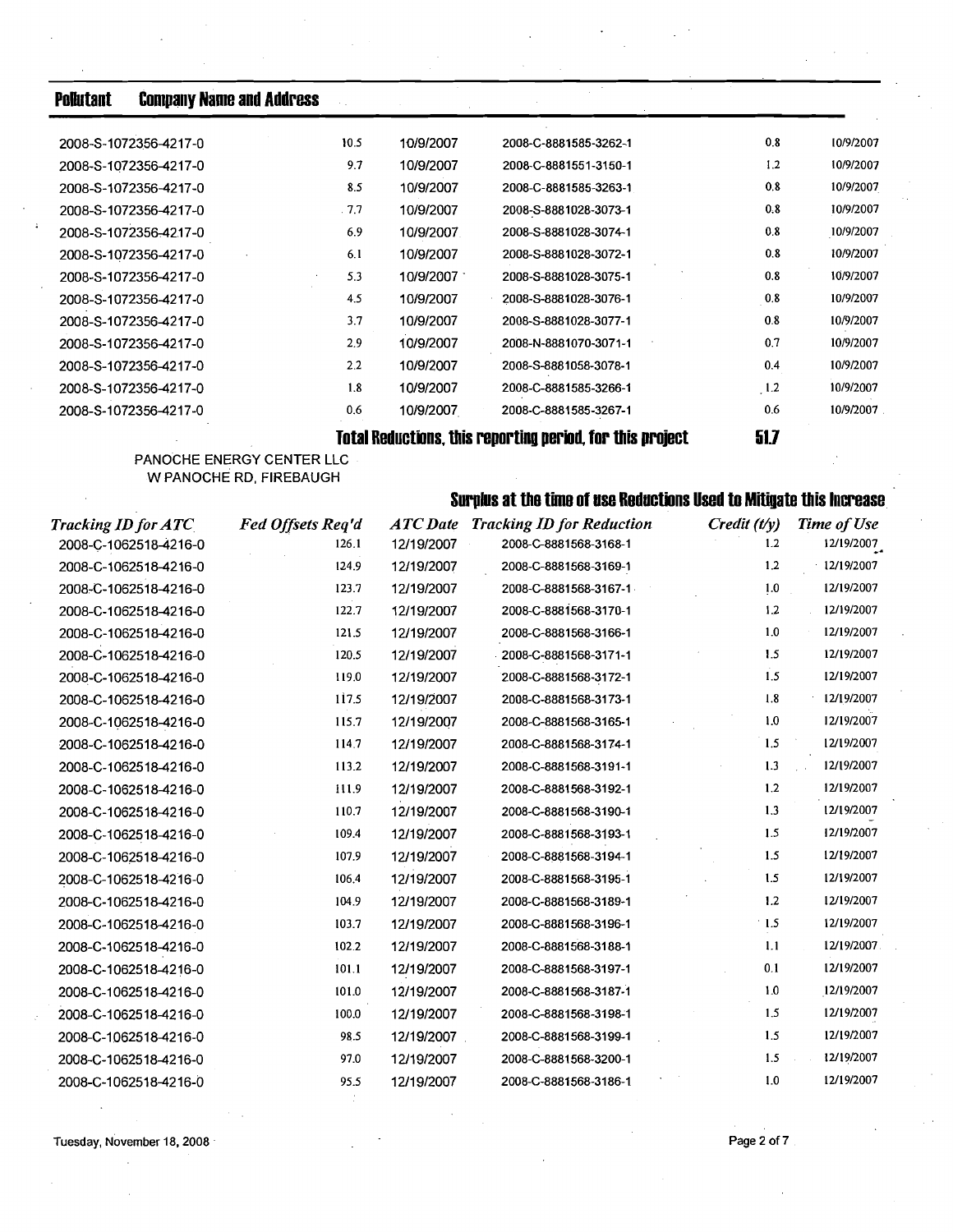| 2008-C-1062518-4216-0<br>94.5<br>12/19/2007<br>2008-C-8881568-3201-1<br>$93.0$ .<br>2008-C-1062518-4216-0<br>12/19/2007<br>2008-C-8881568-3212-1<br>91.5<br>2008-C-1062518-4216-0<br>12/19/2007<br>2008-C-8881568-3213-1<br>2008-C-1062518-4216-0<br>90.0<br>12/19/2007<br>2008-C-8881568-3211-1<br>2008-C-1062518-4216-0<br>88.5<br>12/19/2007<br>2008-C-8881568-3214-1<br>2008-C-1062518-4216-0<br>87.0<br>12/19/2007<br>2008-C-8881568-3215-1<br>2008-C-1062518-4216-0<br>83.4<br>12/19/2007<br>2008-C-8881568-3216-1<br>2008-C-1062518-4216-0<br>79.8<br>12/19/2007<br>2008-C-8881568-3210-1<br>2008-C-1062518-4216-0<br>78.5<br>12/19/2007<br>2008-C-8881568-3217-1<br>2008-C-1062518-4216-0<br>75.7<br>12/19/2007<br>2008-C-8881568-3218-1<br>2008-C-1062518-4216-0<br>72.4<br>12/19/2007<br>2008-C-8881568-3219-1<br>2008-C-1062518-4216-0<br>71.2<br>12/19/2007<br>2008-C-8881568-3209-1<br>2008-C-1062518-4216-0<br>70.2<br>12/19/2007<br>2008-C-8881568-3220-1<br>68.7<br>2008-C-1062518-4216-0<br>12/19/2007<br>2008-C-8881568-3221-1<br>2008-C-1062518-4216-0<br>67.2<br>12/19/2007<br>2008-C-8881568-3222-1<br>2008-C-1062518-4216-0<br>65.7<br>12/19/2007<br>2008-C-8881568-3208-1<br>2008-C-1062518-4216-0<br>62.9<br>12/19/2007<br>2008-C-8881568-3223-1<br>2008-C-1062518-4216-0<br>61.4<br>12/19/2007<br>2008-C-8881568-3207-1<br>59.0<br>2008-C-1062518-4216-0<br>12/19/2007<br>2008-C-8881568-3224-1<br>2008-C-1062518-4216-0<br>57.5<br>12/19/2007<br>2008-C-8881568-3206-1<br>55.1<br>2008-C-1062518-4216-0<br>12/19/2007<br>2008-C-8881568-3225-1<br>2008-C-1062518-4216-0<br>52.3<br>12/19/2007<br>2008-C-8881568-3226-1<br>2008-C-1062518-4216-0<br>12/19/2007<br>50.8<br>2008-C-8881568-3227-1<br>2008-C-1062518-4216-0<br>49.3<br>12/19/2007<br>2008-C-8881568-3205-1<br>2008-C-1062518-4216-0<br>12/19/2007<br>47.1<br>2008-C-8881568-3228-1<br>2008-C-1062518-4216-0<br>44.9<br>12/19/2007<br>2008-C-8881572-3229-1<br>2008-C-1062518-4216-0<br>44.3<br>12/19/2007<br>2008-C-8881572-3230-1<br>2008-C-1062518-4216-0<br>43.6<br>12/19/2007<br>2008-C-8881568-3204-1<br>2008-C-1062518-4216-0<br>12/19/2007<br>41.5<br>2008-C-8881572-3231-1<br>2008-C-1062518-4216-0<br>12/19/2007<br>40.8<br>2008-C-8881572-3232-1<br>2008-C-1062518-4216-0<br>40.1<br>12/19/2007<br>2008-C-8881572-3233-1<br>2008-C-1062518-4216-0<br>39.4<br>12/19/2007<br>2008-C-8881568-3203-1<br>37.9<br>12/19/2007<br>2008-C-1062518-4216-0<br>2008-C-8881572-3234-1<br>2008-C-1062518-4216-0<br>37.2<br>12/19/2007<br>2008-C-8881568-3202-1<br>2008-C-1062518-4216-0<br>35.7<br>12/19/2007<br>2008-C-8881574-3235-1<br>2008-C-1062518-4216-0<br>33.6<br>12/19/2007<br>2008-C-8881568-3185-1<br>32.6<br>2008-C-1062518-4216-0<br>12/19/2007<br>2008-C-8881575-3236-1<br>2008-C-1062518-4216-0<br>31.5<br>12/19/2007<br>2008-C-8881575-3237-1<br>2008-C-1062518-4216-0<br>30.4<br>12/19/2007<br>2008-C-8881575-3238-1 | <b>Pollutant</b> | <b>Company Name and Address</b> |  |     |                 |
|--------------------------------------------------------------------------------------------------------------------------------------------------------------------------------------------------------------------------------------------------------------------------------------------------------------------------------------------------------------------------------------------------------------------------------------------------------------------------------------------------------------------------------------------------------------------------------------------------------------------------------------------------------------------------------------------------------------------------------------------------------------------------------------------------------------------------------------------------------------------------------------------------------------------------------------------------------------------------------------------------------------------------------------------------------------------------------------------------------------------------------------------------------------------------------------------------------------------------------------------------------------------------------------------------------------------------------------------------------------------------------------------------------------------------------------------------------------------------------------------------------------------------------------------------------------------------------------------------------------------------------------------------------------------------------------------------------------------------------------------------------------------------------------------------------------------------------------------------------------------------------------------------------------------------------------------------------------------------------------------------------------------------------------------------------------------------------------------------------------------------------------------------------------------------------------------------------------------------------------------------------------------------------------------------------------------------------------------------------------------------------------------------------------------------------------------------------------------------------------------------------------------------------------------------------------------------------------------------------------------------------------------------------------------------------------------------------------------------------------------------------------------------------------------------------------------------------------------------------------------------------------------------------------------------|------------------|---------------------------------|--|-----|-----------------|
|                                                                                                                                                                                                                                                                                                                                                                                                                                                                                                                                                                                                                                                                                                                                                                                                                                                                                                                                                                                                                                                                                                                                                                                                                                                                                                                                                                                                                                                                                                                                                                                                                                                                                                                                                                                                                                                                                                                                                                                                                                                                                                                                                                                                                                                                                                                                                                                                                                                                                                                                                                                                                                                                                                                                                                                                                                                                                                                          |                  |                                 |  | 1.5 | 12/19/2007      |
|                                                                                                                                                                                                                                                                                                                                                                                                                                                                                                                                                                                                                                                                                                                                                                                                                                                                                                                                                                                                                                                                                                                                                                                                                                                                                                                                                                                                                                                                                                                                                                                                                                                                                                                                                                                                                                                                                                                                                                                                                                                                                                                                                                                                                                                                                                                                                                                                                                                                                                                                                                                                                                                                                                                                                                                                                                                                                                                          |                  |                                 |  | 1.5 | 12/19/2007      |
|                                                                                                                                                                                                                                                                                                                                                                                                                                                                                                                                                                                                                                                                                                                                                                                                                                                                                                                                                                                                                                                                                                                                                                                                                                                                                                                                                                                                                                                                                                                                                                                                                                                                                                                                                                                                                                                                                                                                                                                                                                                                                                                                                                                                                                                                                                                                                                                                                                                                                                                                                                                                                                                                                                                                                                                                                                                                                                                          |                  |                                 |  | 1.5 | 12/19/2007      |
|                                                                                                                                                                                                                                                                                                                                                                                                                                                                                                                                                                                                                                                                                                                                                                                                                                                                                                                                                                                                                                                                                                                                                                                                                                                                                                                                                                                                                                                                                                                                                                                                                                                                                                                                                                                                                                                                                                                                                                                                                                                                                                                                                                                                                                                                                                                                                                                                                                                                                                                                                                                                                                                                                                                                                                                                                                                                                                                          |                  |                                 |  | 1.5 | 12/19/2007      |
|                                                                                                                                                                                                                                                                                                                                                                                                                                                                                                                                                                                                                                                                                                                                                                                                                                                                                                                                                                                                                                                                                                                                                                                                                                                                                                                                                                                                                                                                                                                                                                                                                                                                                                                                                                                                                                                                                                                                                                                                                                                                                                                                                                                                                                                                                                                                                                                                                                                                                                                                                                                                                                                                                                                                                                                                                                                                                                                          |                  |                                 |  | 1.5 | 12/19/2007      |
|                                                                                                                                                                                                                                                                                                                                                                                                                                                                                                                                                                                                                                                                                                                                                                                                                                                                                                                                                                                                                                                                                                                                                                                                                                                                                                                                                                                                                                                                                                                                                                                                                                                                                                                                                                                                                                                                                                                                                                                                                                                                                                                                                                                                                                                                                                                                                                                                                                                                                                                                                                                                                                                                                                                                                                                                                                                                                                                          |                  |                                 |  | 3.6 | 12/19/2007      |
|                                                                                                                                                                                                                                                                                                                                                                                                                                                                                                                                                                                                                                                                                                                                                                                                                                                                                                                                                                                                                                                                                                                                                                                                                                                                                                                                                                                                                                                                                                                                                                                                                                                                                                                                                                                                                                                                                                                                                                                                                                                                                                                                                                                                                                                                                                                                                                                                                                                                                                                                                                                                                                                                                                                                                                                                                                                                                                                          |                  |                                 |  | 3.6 | 12/19/2007      |
|                                                                                                                                                                                                                                                                                                                                                                                                                                                                                                                                                                                                                                                                                                                                                                                                                                                                                                                                                                                                                                                                                                                                                                                                                                                                                                                                                                                                                                                                                                                                                                                                                                                                                                                                                                                                                                                                                                                                                                                                                                                                                                                                                                                                                                                                                                                                                                                                                                                                                                                                                                                                                                                                                                                                                                                                                                                                                                                          |                  |                                 |  | 1.3 | 12/19/2007      |
|                                                                                                                                                                                                                                                                                                                                                                                                                                                                                                                                                                                                                                                                                                                                                                                                                                                                                                                                                                                                                                                                                                                                                                                                                                                                                                                                                                                                                                                                                                                                                                                                                                                                                                                                                                                                                                                                                                                                                                                                                                                                                                                                                                                                                                                                                                                                                                                                                                                                                                                                                                                                                                                                                                                                                                                                                                                                                                                          |                  |                                 |  | 2.8 | 12/19/2007      |
|                                                                                                                                                                                                                                                                                                                                                                                                                                                                                                                                                                                                                                                                                                                                                                                                                                                                                                                                                                                                                                                                                                                                                                                                                                                                                                                                                                                                                                                                                                                                                                                                                                                                                                                                                                                                                                                                                                                                                                                                                                                                                                                                                                                                                                                                                                                                                                                                                                                                                                                                                                                                                                                                                                                                                                                                                                                                                                                          |                  |                                 |  | 3.3 | 12/19/2007      |
|                                                                                                                                                                                                                                                                                                                                                                                                                                                                                                                                                                                                                                                                                                                                                                                                                                                                                                                                                                                                                                                                                                                                                                                                                                                                                                                                                                                                                                                                                                                                                                                                                                                                                                                                                                                                                                                                                                                                                                                                                                                                                                                                                                                                                                                                                                                                                                                                                                                                                                                                                                                                                                                                                                                                                                                                                                                                                                                          |                  |                                 |  | 1.2 | 12/19/2007      |
|                                                                                                                                                                                                                                                                                                                                                                                                                                                                                                                                                                                                                                                                                                                                                                                                                                                                                                                                                                                                                                                                                                                                                                                                                                                                                                                                                                                                                                                                                                                                                                                                                                                                                                                                                                                                                                                                                                                                                                                                                                                                                                                                                                                                                                                                                                                                                                                                                                                                                                                                                                                                                                                                                                                                                                                                                                                                                                                          |                  |                                 |  | 1.0 | 12/19/2007      |
|                                                                                                                                                                                                                                                                                                                                                                                                                                                                                                                                                                                                                                                                                                                                                                                                                                                                                                                                                                                                                                                                                                                                                                                                                                                                                                                                                                                                                                                                                                                                                                                                                                                                                                                                                                                                                                                                                                                                                                                                                                                                                                                                                                                                                                                                                                                                                                                                                                                                                                                                                                                                                                                                                                                                                                                                                                                                                                                          |                  |                                 |  | 1.5 | 12/19/2007      |
|                                                                                                                                                                                                                                                                                                                                                                                                                                                                                                                                                                                                                                                                                                                                                                                                                                                                                                                                                                                                                                                                                                                                                                                                                                                                                                                                                                                                                                                                                                                                                                                                                                                                                                                                                                                                                                                                                                                                                                                                                                                                                                                                                                                                                                                                                                                                                                                                                                                                                                                                                                                                                                                                                                                                                                                                                                                                                                                          |                  |                                 |  | 1.5 | 12/19/2007      |
|                                                                                                                                                                                                                                                                                                                                                                                                                                                                                                                                                                                                                                                                                                                                                                                                                                                                                                                                                                                                                                                                                                                                                                                                                                                                                                                                                                                                                                                                                                                                                                                                                                                                                                                                                                                                                                                                                                                                                                                                                                                                                                                                                                                                                                                                                                                                                                                                                                                                                                                                                                                                                                                                                                                                                                                                                                                                                                                          |                  |                                 |  | 1.5 | 12/19/2007      |
|                                                                                                                                                                                                                                                                                                                                                                                                                                                                                                                                                                                                                                                                                                                                                                                                                                                                                                                                                                                                                                                                                                                                                                                                                                                                                                                                                                                                                                                                                                                                                                                                                                                                                                                                                                                                                                                                                                                                                                                                                                                                                                                                                                                                                                                                                                                                                                                                                                                                                                                                                                                                                                                                                                                                                                                                                                                                                                                          |                  |                                 |  | 2.8 | 12/19/2007      |
|                                                                                                                                                                                                                                                                                                                                                                                                                                                                                                                                                                                                                                                                                                                                                                                                                                                                                                                                                                                                                                                                                                                                                                                                                                                                                                                                                                                                                                                                                                                                                                                                                                                                                                                                                                                                                                                                                                                                                                                                                                                                                                                                                                                                                                                                                                                                                                                                                                                                                                                                                                                                                                                                                                                                                                                                                                                                                                                          |                  |                                 |  | 1.5 | 12/19/2007      |
|                                                                                                                                                                                                                                                                                                                                                                                                                                                                                                                                                                                                                                                                                                                                                                                                                                                                                                                                                                                                                                                                                                                                                                                                                                                                                                                                                                                                                                                                                                                                                                                                                                                                                                                                                                                                                                                                                                                                                                                                                                                                                                                                                                                                                                                                                                                                                                                                                                                                                                                                                                                                                                                                                                                                                                                                                                                                                                                          |                  |                                 |  | 2.4 | 12/19/2007      |
|                                                                                                                                                                                                                                                                                                                                                                                                                                                                                                                                                                                                                                                                                                                                                                                                                                                                                                                                                                                                                                                                                                                                                                                                                                                                                                                                                                                                                                                                                                                                                                                                                                                                                                                                                                                                                                                                                                                                                                                                                                                                                                                                                                                                                                                                                                                                                                                                                                                                                                                                                                                                                                                                                                                                                                                                                                                                                                                          |                  |                                 |  | 1.5 | 12/19/2007      |
|                                                                                                                                                                                                                                                                                                                                                                                                                                                                                                                                                                                                                                                                                                                                                                                                                                                                                                                                                                                                                                                                                                                                                                                                                                                                                                                                                                                                                                                                                                                                                                                                                                                                                                                                                                                                                                                                                                                                                                                                                                                                                                                                                                                                                                                                                                                                                                                                                                                                                                                                                                                                                                                                                                                                                                                                                                                                                                                          |                  |                                 |  | 2.4 | $12/19/2007$ ** |
|                                                                                                                                                                                                                                                                                                                                                                                                                                                                                                                                                                                                                                                                                                                                                                                                                                                                                                                                                                                                                                                                                                                                                                                                                                                                                                                                                                                                                                                                                                                                                                                                                                                                                                                                                                                                                                                                                                                                                                                                                                                                                                                                                                                                                                                                                                                                                                                                                                                                                                                                                                                                                                                                                                                                                                                                                                                                                                                          |                  |                                 |  | 2.8 | 12/19/2007      |
|                                                                                                                                                                                                                                                                                                                                                                                                                                                                                                                                                                                                                                                                                                                                                                                                                                                                                                                                                                                                                                                                                                                                                                                                                                                                                                                                                                                                                                                                                                                                                                                                                                                                                                                                                                                                                                                                                                                                                                                                                                                                                                                                                                                                                                                                                                                                                                                                                                                                                                                                                                                                                                                                                                                                                                                                                                                                                                                          |                  |                                 |  | 1.5 | 12/19/2007      |
|                                                                                                                                                                                                                                                                                                                                                                                                                                                                                                                                                                                                                                                                                                                                                                                                                                                                                                                                                                                                                                                                                                                                                                                                                                                                                                                                                                                                                                                                                                                                                                                                                                                                                                                                                                                                                                                                                                                                                                                                                                                                                                                                                                                                                                                                                                                                                                                                                                                                                                                                                                                                                                                                                                                                                                                                                                                                                                                          |                  |                                 |  | 1.5 | 12/19/2007      |
|                                                                                                                                                                                                                                                                                                                                                                                                                                                                                                                                                                                                                                                                                                                                                                                                                                                                                                                                                                                                                                                                                                                                                                                                                                                                                                                                                                                                                                                                                                                                                                                                                                                                                                                                                                                                                                                                                                                                                                                                                                                                                                                                                                                                                                                                                                                                                                                                                                                                                                                                                                                                                                                                                                                                                                                                                                                                                                                          |                  |                                 |  | 2.2 | 12/19/2007      |
|                                                                                                                                                                                                                                                                                                                                                                                                                                                                                                                                                                                                                                                                                                                                                                                                                                                                                                                                                                                                                                                                                                                                                                                                                                                                                                                                                                                                                                                                                                                                                                                                                                                                                                                                                                                                                                                                                                                                                                                                                                                                                                                                                                                                                                                                                                                                                                                                                                                                                                                                                                                                                                                                                                                                                                                                                                                                                                                          |                  |                                 |  | 2.2 | 12/19/2007      |
|                                                                                                                                                                                                                                                                                                                                                                                                                                                                                                                                                                                                                                                                                                                                                                                                                                                                                                                                                                                                                                                                                                                                                                                                                                                                                                                                                                                                                                                                                                                                                                                                                                                                                                                                                                                                                                                                                                                                                                                                                                                                                                                                                                                                                                                                                                                                                                                                                                                                                                                                                                                                                                                                                                                                                                                                                                                                                                                          |                  |                                 |  | 0.6 | 12/19/2007      |
|                                                                                                                                                                                                                                                                                                                                                                                                                                                                                                                                                                                                                                                                                                                                                                                                                                                                                                                                                                                                                                                                                                                                                                                                                                                                                                                                                                                                                                                                                                                                                                                                                                                                                                                                                                                                                                                                                                                                                                                                                                                                                                                                                                                                                                                                                                                                                                                                                                                                                                                                                                                                                                                                                                                                                                                                                                                                                                                          |                  |                                 |  | 0.7 | 12/19/2007      |
|                                                                                                                                                                                                                                                                                                                                                                                                                                                                                                                                                                                                                                                                                                                                                                                                                                                                                                                                                                                                                                                                                                                                                                                                                                                                                                                                                                                                                                                                                                                                                                                                                                                                                                                                                                                                                                                                                                                                                                                                                                                                                                                                                                                                                                                                                                                                                                                                                                                                                                                                                                                                                                                                                                                                                                                                                                                                                                                          |                  |                                 |  | 2.1 | 12/19/2007      |
|                                                                                                                                                                                                                                                                                                                                                                                                                                                                                                                                                                                                                                                                                                                                                                                                                                                                                                                                                                                                                                                                                                                                                                                                                                                                                                                                                                                                                                                                                                                                                                                                                                                                                                                                                                                                                                                                                                                                                                                                                                                                                                                                                                                                                                                                                                                                                                                                                                                                                                                                                                                                                                                                                                                                                                                                                                                                                                                          |                  |                                 |  | 07  | 12/19/2007      |
|                                                                                                                                                                                                                                                                                                                                                                                                                                                                                                                                                                                                                                                                                                                                                                                                                                                                                                                                                                                                                                                                                                                                                                                                                                                                                                                                                                                                                                                                                                                                                                                                                                                                                                                                                                                                                                                                                                                                                                                                                                                                                                                                                                                                                                                                                                                                                                                                                                                                                                                                                                                                                                                                                                                                                                                                                                                                                                                          |                  |                                 |  | 0.7 | 12/19/2007      |
|                                                                                                                                                                                                                                                                                                                                                                                                                                                                                                                                                                                                                                                                                                                                                                                                                                                                                                                                                                                                                                                                                                                                                                                                                                                                                                                                                                                                                                                                                                                                                                                                                                                                                                                                                                                                                                                                                                                                                                                                                                                                                                                                                                                                                                                                                                                                                                                                                                                                                                                                                                                                                                                                                                                                                                                                                                                                                                                          |                  |                                 |  | 0.7 | 12/19/2007      |
|                                                                                                                                                                                                                                                                                                                                                                                                                                                                                                                                                                                                                                                                                                                                                                                                                                                                                                                                                                                                                                                                                                                                                                                                                                                                                                                                                                                                                                                                                                                                                                                                                                                                                                                                                                                                                                                                                                                                                                                                                                                                                                                                                                                                                                                                                                                                                                                                                                                                                                                                                                                                                                                                                                                                                                                                                                                                                                                          |                  |                                 |  | 1.5 | 12/19/2007      |
|                                                                                                                                                                                                                                                                                                                                                                                                                                                                                                                                                                                                                                                                                                                                                                                                                                                                                                                                                                                                                                                                                                                                                                                                                                                                                                                                                                                                                                                                                                                                                                                                                                                                                                                                                                                                                                                                                                                                                                                                                                                                                                                                                                                                                                                                                                                                                                                                                                                                                                                                                                                                                                                                                                                                                                                                                                                                                                                          |                  |                                 |  | 0.7 | 12/19/2007      |
|                                                                                                                                                                                                                                                                                                                                                                                                                                                                                                                                                                                                                                                                                                                                                                                                                                                                                                                                                                                                                                                                                                                                                                                                                                                                                                                                                                                                                                                                                                                                                                                                                                                                                                                                                                                                                                                                                                                                                                                                                                                                                                                                                                                                                                                                                                                                                                                                                                                                                                                                                                                                                                                                                                                                                                                                                                                                                                                          |                  |                                 |  | 1.5 | 12/19/2007      |
|                                                                                                                                                                                                                                                                                                                                                                                                                                                                                                                                                                                                                                                                                                                                                                                                                                                                                                                                                                                                                                                                                                                                                                                                                                                                                                                                                                                                                                                                                                                                                                                                                                                                                                                                                                                                                                                                                                                                                                                                                                                                                                                                                                                                                                                                                                                                                                                                                                                                                                                                                                                                                                                                                                                                                                                                                                                                                                                          |                  |                                 |  | 2.1 | 12/19/2007      |
|                                                                                                                                                                                                                                                                                                                                                                                                                                                                                                                                                                                                                                                                                                                                                                                                                                                                                                                                                                                                                                                                                                                                                                                                                                                                                                                                                                                                                                                                                                                                                                                                                                                                                                                                                                                                                                                                                                                                                                                                                                                                                                                                                                                                                                                                                                                                                                                                                                                                                                                                                                                                                                                                                                                                                                                                                                                                                                                          |                  |                                 |  | 1.0 | 12/19/2007      |
|                                                                                                                                                                                                                                                                                                                                                                                                                                                                                                                                                                                                                                                                                                                                                                                                                                                                                                                                                                                                                                                                                                                                                                                                                                                                                                                                                                                                                                                                                                                                                                                                                                                                                                                                                                                                                                                                                                                                                                                                                                                                                                                                                                                                                                                                                                                                                                                                                                                                                                                                                                                                                                                                                                                                                                                                                                                                                                                          |                  |                                 |  | 1.1 | 12/19/2007      |
|                                                                                                                                                                                                                                                                                                                                                                                                                                                                                                                                                                                                                                                                                                                                                                                                                                                                                                                                                                                                                                                                                                                                                                                                                                                                                                                                                                                                                                                                                                                                                                                                                                                                                                                                                                                                                                                                                                                                                                                                                                                                                                                                                                                                                                                                                                                                                                                                                                                                                                                                                                                                                                                                                                                                                                                                                                                                                                                          |                  |                                 |  | 1.1 | 12/19/2007      |
|                                                                                                                                                                                                                                                                                                                                                                                                                                                                                                                                                                                                                                                                                                                                                                                                                                                                                                                                                                                                                                                                                                                                                                                                                                                                                                                                                                                                                                                                                                                                                                                                                                                                                                                                                                                                                                                                                                                                                                                                                                                                                                                                                                                                                                                                                                                                                                                                                                                                                                                                                                                                                                                                                                                                                                                                                                                                                                                          |                  |                                 |  | 1.1 | 12/19/2007      |
| 2008-C-1062518-4216-0<br>29.3<br>12/19/2007<br>2008-C-8881568-3184-1                                                                                                                                                                                                                                                                                                                                                                                                                                                                                                                                                                                                                                                                                                                                                                                                                                                                                                                                                                                                                                                                                                                                                                                                                                                                                                                                                                                                                                                                                                                                                                                                                                                                                                                                                                                                                                                                                                                                                                                                                                                                                                                                                                                                                                                                                                                                                                                                                                                                                                                                                                                                                                                                                                                                                                                                                                                     |                  |                                 |  | 2.8 | 12/19/2007      |
| 2008-C-1062518-4216-0<br>$26.5$ .<br>12/19/2007<br>2008-C-8881576-3239-1                                                                                                                                                                                                                                                                                                                                                                                                                                                                                                                                                                                                                                                                                                                                                                                                                                                                                                                                                                                                                                                                                                                                                                                                                                                                                                                                                                                                                                                                                                                                                                                                                                                                                                                                                                                                                                                                                                                                                                                                                                                                                                                                                                                                                                                                                                                                                                                                                                                                                                                                                                                                                                                                                                                                                                                                                                                 |                  |                                 |  | 1.2 | 12/19/2007      |
| 25.3<br>2008-C-1062518-4216-0<br>12/19/2007<br>2008-C-8881568-3183-1                                                                                                                                                                                                                                                                                                                                                                                                                                                                                                                                                                                                                                                                                                                                                                                                                                                                                                                                                                                                                                                                                                                                                                                                                                                                                                                                                                                                                                                                                                                                                                                                                                                                                                                                                                                                                                                                                                                                                                                                                                                                                                                                                                                                                                                                                                                                                                                                                                                                                                                                                                                                                                                                                                                                                                                                                                                     |                  |                                 |  | 2.8 | 12/19/2007      |
| 2008-C-1062518-4216-0<br>12/19/2007<br>22.5<br>2008-C-8881576-3240-1                                                                                                                                                                                                                                                                                                                                                                                                                                                                                                                                                                                                                                                                                                                                                                                                                                                                                                                                                                                                                                                                                                                                                                                                                                                                                                                                                                                                                                                                                                                                                                                                                                                                                                                                                                                                                                                                                                                                                                                                                                                                                                                                                                                                                                                                                                                                                                                                                                                                                                                                                                                                                                                                                                                                                                                                                                                     |                  |                                 |  | 2.5 | 12/19/2007      |

**Tuesday, November** 18,2008 **Page 3 of** 7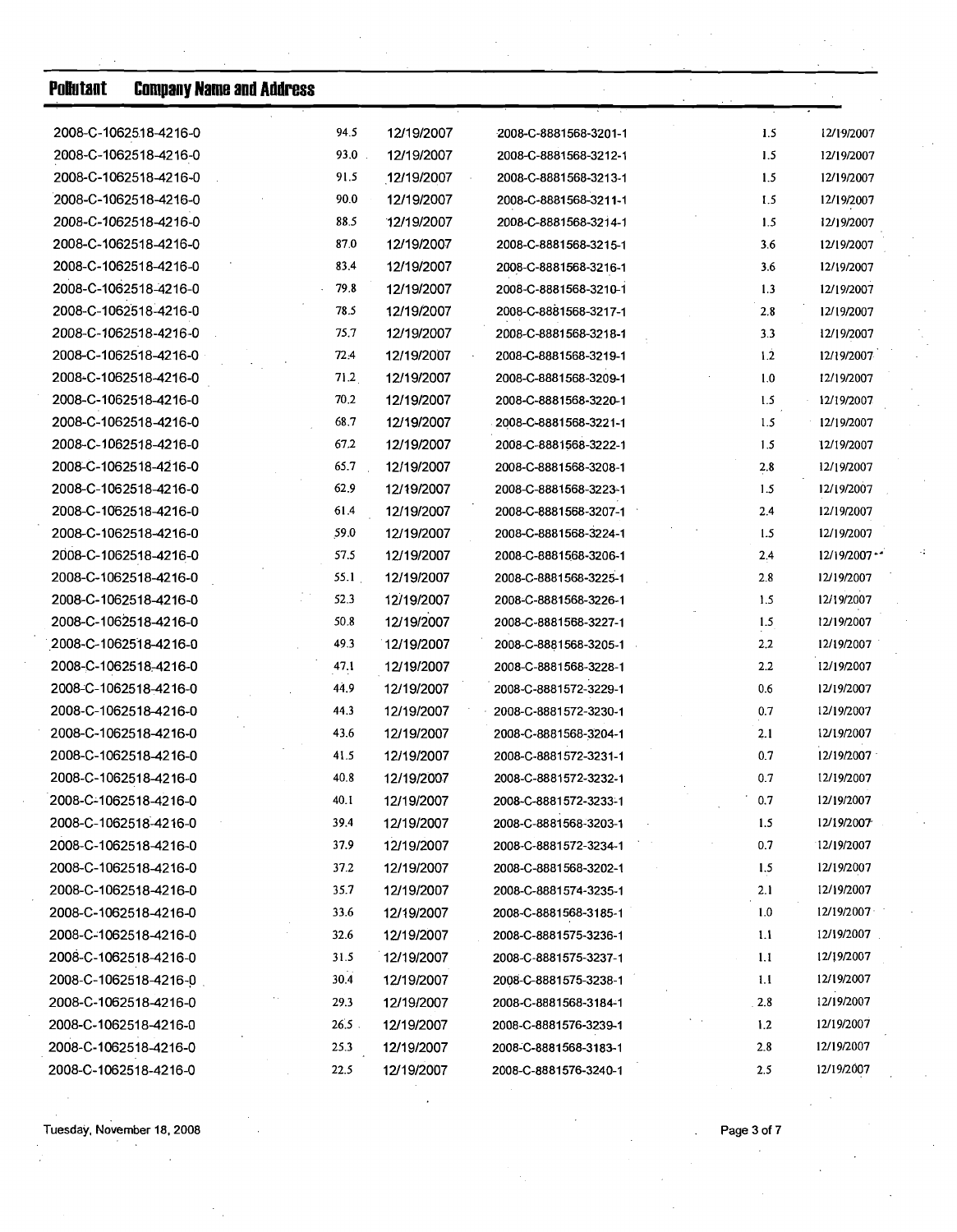| Pollutant | <b>Company Name and Address</b> |  |  |
|-----------|---------------------------------|--|--|
|           |                                 |  |  |

| 2008-C-1062518-4216-0 | 20.0             | 12/19/2007 | 2008-C-8881568-3182-1                                     | 3.5   | 12/19/2007 |
|-----------------------|------------------|------------|-----------------------------------------------------------|-------|------------|
| 2008-C-1062518-4216-0 | 16.5             | 12/19/2007 | 2008-C-8881576-3241-1                                     | 2.5   | 12/19/2007 |
| 2008-C-1062518-4216-0 | 14.0             | 12/19/2007 | 2008-C-8881576-3242-1                                     | 2.5   | 12/19/2007 |
| 2008-C-1062518-4216-0 | 11.5             | 12/19/2007 | 2008-C-8881576-3243-1                                     | 2.5   | 12/19/2007 |
| 2008-C-1062518-4216-0 | 9.0              | 12/19/2007 | 2008-C-8881568-3181-1                                     | 2.2   | 12/19/2007 |
| 2008-C-1062518-4216-0 | 6.8              | 12/19/2007 | 2008-C-8881576-3244-1                                     | 2.5   | 12/19/2007 |
| 2008-C-1062518-4216-0 | 4.3              | 12/19/2007 | 2008-C-8881577-3245-1                                     | 0.6   | 12/19/2007 |
| 2008-C-1062518-4216-0 | 3.7              | 12/19/2007 | 2008-C-8881577-3246-1                                     | 0.5   | 12/19/2007 |
| 2008-C-1062518-4216-0 | 3.2              | 12/19/2007 | 2008-C-8881568-3180-1                                     | 1.5   | 12/19/2007 |
| 2008-C-1062518-4216-0 | 1.7              | 12/19/2007 | 2008-C-8881577-3247-1                                     | 0.5   | 12/19/2007 |
| 2008-C-1062518-4216-0 | 1.2 <sub>1</sub> | 12/19/2007 | 2008-C-8881577-3248-1                                     | 1.1   | 12/19/2007 |
| 2008-C-1062518-4216-0 | 0.1              | 12/19/2007 | 2008-C-8881577-3249-1                                     | 0.1   | 12/19/2007 |
|                       |                  |            | Total Reductions, this reporting period, for this project | 126.1 |            |

# **PM10**

# **AERA ENERGY LLC**  HEAVY **OIL WESTERN STATIONARY SOURCE,**

| <b>KERN COUNTY</b>         |                   | Surplus at the time of use Reductions Used to Mitigate this Increase |                                           |              |             |  |  |  |
|----------------------------|-------------------|----------------------------------------------------------------------|-------------------------------------------|--------------|-------------|--|--|--|
| <b>Tracking ID for ATC</b> | Fed Offsets Req'd |                                                                      | <b>ATC Date Tracking ID for Reduction</b> | Credit (t/y) | Time of Use |  |  |  |
| 2008-S-1072356-4217-0      | 36.1              | 10/9/2007                                                            | 2008-S-1072356-4199-1                     | 3.1          | 10/9/2007*  |  |  |  |
| 2008-S-1072356-4217-0      | 33.0              | 10/9/2007                                                            | 2008-S-1072356-4206-1                     | 3.1          | 10/9/2007   |  |  |  |
| 2008-S-1072356-4217-0      | 29.9              | 10/9/2007                                                            | 2007-S-1055284-2424-1                     | 1.9          | 10/9/2007   |  |  |  |
| 2008-S-1072356-4217-0      | 28.0              | 10/9/2007                                                            | 2007-C-9993730-2148-1                     | 0.4          | 10/9/2007   |  |  |  |
| 2008-S-1072356-4217-0      | 27.6              | 10/9/2007                                                            | 2007-N-9991286-2322-1                     | 1.0          | 10/9/2007   |  |  |  |
| 2008-S-1072356-4217-0      | 26.7              | 10/9/2007                                                            | 2006-N-9992077-2082-1                     | 0.9          | 10/9/2007   |  |  |  |
| 2008-S-1072356-4217-0      | 25.8              | 10/9/2007                                                            | 2007-N-9991261-2320-1                     | 8.5          | 10/9/2007   |  |  |  |
| 2008-S-1072356-4217-0      | 17.3              | 10/9/2007                                                            | 2007-N-9993401-2180-1                     | 0.5          | 10/9/2007   |  |  |  |
| 2008-S-1072356-4217-0      | 16.8              | 10/9/2007                                                            | 2007-N-9993608-2218-1                     | 0.7          | 10/9/2007   |  |  |  |
| 2008-S-1072356-4217-0      | 16.2              | 10/9/2007                                                            | 2007-C-9992437-2183-1                     | 0.1          | 10/9/2007   |  |  |  |
| 2008-S-1072356-4217-0      | 16.1              | 10/9/2007                                                            | 2007-C-9992071-2316-1                     | 0.2          | 10/9/2007   |  |  |  |
| 2008-S-1072356-4217-0      | 15.9              | 10/9/2007                                                            | 2007-C-9992071-2314-1                     | 0.6          | 10/9/2007   |  |  |  |
| 2008-S-1072356-4217-0      | 15.3              | 10/9/2007                                                            | 2007-N-9990300-2323-1                     | 0.1          | 10/9/2007   |  |  |  |
| 2008-S-1072356-4217-0      | 15.2              | 10/9/2007                                                            | 2007-N-9990585-2248-1                     | 0.2          | 10/9/2007   |  |  |  |
| 2008-S-1072356-4217-0      | 14.9              | 10/9/2007                                                            | 2007-N-9990356-2106-1                     | 0.1          | 10/9/2007   |  |  |  |
| 2008-S-1072356-4217-0      | 14.9              | 10/9/2007                                                            | 2007-N-9991043-2326-1                     | 0.9          | 10/9/2007   |  |  |  |
| 2008-S-1072356-4217-0      | 14.0              | 10/9/2007                                                            | 2007-N-9991066-2344-1                     | 5.2          | 10/9/2007   |  |  |  |
| 2008-S-1072356-4217-0      | 8.8               | 10/9/2007                                                            | 2007-S-9991601-2300-1                     | 1.7          | 10/9/2007   |  |  |  |
| 2008-S-1072356-4217-0      | 7.1               | 10/9/2007                                                            | 2006-S-9991058-2006-1                     | 1.9          | 10/9/2007   |  |  |  |
| 2008-S-1072356-4217-0      | 5.1               | 10/9/2007                                                            | 2007-N-9990709-2340-1                     | 0.7          | 10/9/2007   |  |  |  |
| 2008-S-1072356-4217-0      | 4.4               | 10/9/2007                                                            | 2006-C-9994301-2074-1                     | 0.2          | 10/9/2007   |  |  |  |
| 2008-S-1072356-4217-0      | 4.2               | 10/9/2007                                                            | 2007-N-9991181-2176-1                     | 0.9          | 10/9/2007   |  |  |  |
| 2008-S-1072356-4217-0      | 3.3               | 10/9/2007                                                            | 2006-C-9994158-2085-1                     | 0.9          | 10/9/2007   |  |  |  |
| 2008-S-1072356-4217-0      | 2.4               | 10/9/2007                                                            | 2007-C-9993873-2297-1                     | 0.8          | 10/9/2007   |  |  |  |
| 2008-S-1072356-4217-0      | 1.7               | 10/9/2007                                                            | 2007-N-9993438-2239-1                     | . 0.1        | 10/9/2007   |  |  |  |
|                            |                   |                                                                      |                                           |              |             |  |  |  |

**Tuesday. November 18, 2008 Page 4 of 7 Page 4 of 7**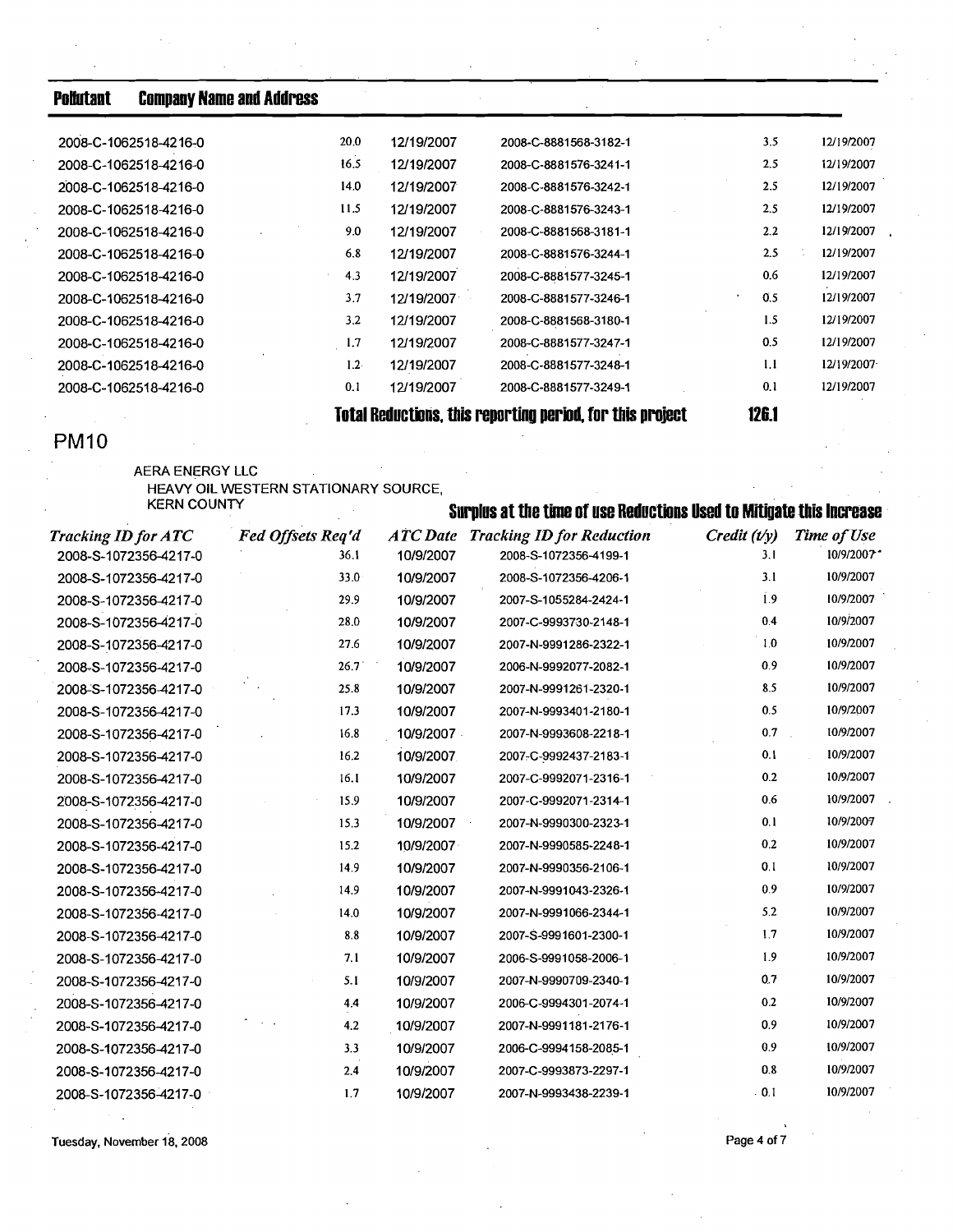| Pollutant                  |                                                | <b>Company Name and Address</b>                                                     |                              |                                                                                                             |                          |                          |
|----------------------------|------------------------------------------------|-------------------------------------------------------------------------------------|------------------------------|-------------------------------------------------------------------------------------------------------------|--------------------------|--------------------------|
|                            | 2008-S-1072356-4217-0                          | 1.6                                                                                 | 10/9/2007                    | 2007-N-9993700-2246-1                                                                                       | 0.7                      | 10/9/2007                |
|                            | 2008-S-1072356-4217-0                          | 0.9                                                                                 | 10/9/2007                    | 2007-N-9994090-2181-1                                                                                       | 0.9                      | 10/9/2007                |
|                            |                                                |                                                                                     |                              | Total Reductions, this reporting period, for this project                                                   | <b>36.1</b>              |                          |
| <b>VOC</b>                 |                                                |                                                                                     |                              |                                                                                                             |                          |                          |
|                            |                                                | CHEMICAL WASTE MANAGEMENT, INC<br>35251 OLD SKYLINE ROAD, KETTLEMAN CITY            |                              |                                                                                                             |                          |                          |
|                            |                                                |                                                                                     |                              | Surplus at the time of use Reductions Used to Mitigate this Increase                                        |                          |                          |
| <b>Tracking ID for ATC</b> |                                                | Fed Offsets Req'd<br>-33.7                                                          | <b>ATC</b> Date<br>5/14/2008 | <b>Tracking ID for Reduction</b><br>2004-C-9992199-1470-1                                                   | $C$ redit $(t/y)$<br>3.5 | Time of Use<br>5/14/2008 |
|                            | 2008-C-1072627-4218-0<br>2008-C-1072627-4218-0 | 30.2                                                                                | 5/14/2008                    | 2005-C-9992266-1696-1                                                                                       | 5.0                      | 5/14/2008                |
|                            | 2008-C-1072627-4218-0                          | 25.2                                                                                | 5/14/2008                    | 2004-C-9992915-1477-1                                                                                       | 0.1                      | 5/14/2008                |
|                            | 2008-C-1072627-4218-0                          | 25.2                                                                                | 5/14/2008                    | 2005-C-9994075-1038-1                                                                                       | 0.1                      | 5/14/2008                |
|                            | 2008-C-1072627-4218-0                          | 25.0                                                                                | 5/14/2008                    | 2005-C-9993242-1486-1                                                                                       | 0.3                      | 5/14/2008                |
|                            | 2008-C-1072627-4218-0                          | 24.7                                                                                | 5/14/2008                    | 2005-C-9993242-1486-2                                                                                       | 1.6                      | 5/14/2008                |
|                            | 2008-C-1072627-4218-0                          | 23.1                                                                                | 5/14/2008                    | 2005-C-9993685-1521-1                                                                                       | 5.0                      | 5/14/2008                |
|                            | 2008-C-1072627-4218-0                          | 18.1                                                                                | 5/14/2008                    | 2005-C-9993666-1111-1                                                                                       | 0.1                      | 5/14/2008                |
|                            | 2008-C-1072627-4218-0                          | 18.0                                                                                | 5/14/2008                    | 2005-C-9994134-1592-1                                                                                       | 0.4                      | 5/14/2008                |
|                            | 2008-C-1072627-4218-0                          | 17.6                                                                                | 5/14/2008                    | 2004-N-9992844-1395-1                                                                                       | 1.5                      | 5/14/2008                |
|                            | 2008-C-1072627-4218-0                          | 16.1                                                                                | 5/14/2008                    | 2005-N-9992939-1616-1                                                                                       | 3.7                      | 5/14/2008                |
|                            | 2008-C-1072627-4218-0                          | 12.5                                                                                | 5/14/2008                    | 2005-C-9993387-1122-1                                                                                       | 0.3                      | 5/14/2008                |
|                            | 2008-C-1072627-4218-0                          | 12.2                                                                                | 5/14/2008                    | 2004-N-9993193-1415-1                                                                                       | 1.4                      | 5/14/2008                |
|                            | 2008-C-1072627-4218-0                          | 10.8                                                                                | 5/14/2008                    | 2004-C-9993328-1026-1                                                                                       | 2.0                      | 5/14/2008                |
|                            | 2008-C-1072627-4218-0                          | 8.8                                                                                 | 5/14/2008                    | 2004-N-9993473-1417-1                                                                                       | 5.0                      | 5/14/2008                |
|                            | 2008-C-1072627-4218-0                          | $3.8 -$                                                                             | 5/14/2008                    | 2005-C-9993229-1215-1                                                                                       | 1.2                      | 5/14/2008                |
|                            | 2008-C-1072627-4218-0                          | 2.6                                                                                 | 5/14/2008                    | . 2004-N-9993484-1418-1                                                                                     | 2.6                      | 5/14/2008                |
|                            |                                                |                                                                                     |                              | Total Reductions, this reporting period, for this project                                                   | 33.7                     |                          |
|                            |                                                | COUNTY SANITATION DISTRICTS OF L.A. CO.<br>SECTION 35, TOWNSHIP 22S, RANGE 19E, MT. |                              | DIABLO BASELINE AND MERIDIAN, KINGS COUNTY IUS at the time of use Reductions Used to Mitigate this increase |                          |                          |
| <b>Tracking ID for ATC</b> |                                                | Fed Offsets Req'd                                                                   |                              | <b>ATC Date Tracking ID for Reduction</b>                                                                   | $C$ redit $(t/y)$        | Time of Use              |
|                            | 2008-C-1073961-4220-0                          | 121.2                                                                               | 7/8/2008                     | 2005-S-1031885-1289-1                                                                                       | 0.5                      | 7/8/2008                 |
|                            | 2008-C-1073961-4220-0                          | 120.7                                                                               | 7/8/2008                     | 2005-S-9990253-1071-1                                                                                       | 0.3                      | 7/8/2008                 |
|                            | 2008-C-1073961-4220-0                          | 120.4                                                                               | 7/8/2008                     | 2005-C-1021010-1247-1                                                                                       | 1.0                      | 7/8/2008                 |
|                            | 2008-C-1073961-4220-0                          | 119.4                                                                               | 7/8/2008                     | 2005-N-1032340-1255-1                                                                                       | 1.3                      | 7/8/2008                 |
|                            | 2008-C-1073961-4220-0                          | 118.1                                                                               | 7/8/2008                     | 2005-C-1031718-1249-1                                                                                       | 2.1                      | 7/8/2008                 |
|                            | 2008-C-1073961-4220-0                          | 116.0                                                                               | 7/8/2008                     | 2005-N-9994495-1221-1                                                                                       | 0.2                      | 7/8/2008                 |
|                            | 2008-C-1073961-4220-0                          | 115.8                                                                               | 7/8/2008                     | 2004-S-1030577-1232-1                                                                                       | 0.6                      | 7/8/2008                 |

115.2

115.0

114.8

114.5

113.1

112.6

7/8/2008

7/8/2008

7/8/2008

7/8/2008

7/8/2008

7/8/2008

2005-N-9994486-1152-1

2004-S-1030577-1233-1

2004-N-9994436-988-1

2005-N-1030479-1250-1

2004-S-1030107-1257-1

2005-N-9993796-1226-1

Tuesday, November 18, 2008

2008-C-1073961-4220-0

2008-C-1073961-4220-0

2008-C-1073961-4220-0

2008-C-1073961-4220-0

2008-C-1073961-4220-0

2008-C-1073961-4220-0

Page 5 of 7

 $0.2$ 

 $0.2\,$ 

 $0.3$  $1.4$ 

 $0.5$ 

 $5.0\,$ 

7/8/2008

7/8/2008

7/8/2008

7/8/2008

7/8/2008

7/8/2008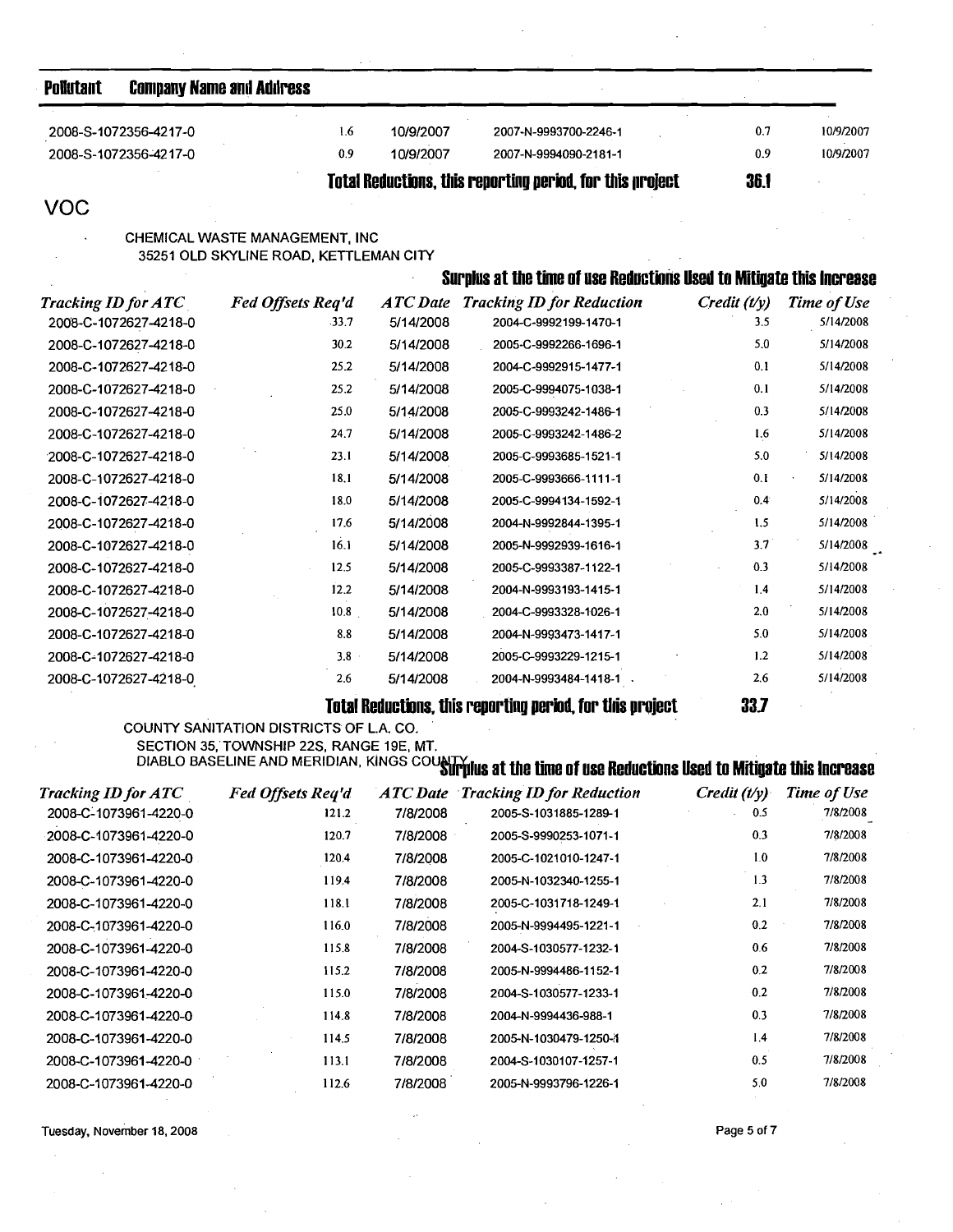| <b>Pollutant</b> | <b>Company Name and Address</b> |       |          |                                                           |               |          |
|------------------|---------------------------------|-------|----------|-----------------------------------------------------------|---------------|----------|
|                  | 2008-C-1073961-4220-0           | 107.6 | 7/8/2008 | 2005-N-9994301-1151-1                                     | 0.2           | 7/8/2008 |
|                  | 2008-C-1073961-4220-0           | 107.4 | 7/8/2008 | 2004-N-1030648-1337-1                                     | 1.5           | 7/8/2008 |
|                  | 2008-C-1073961-4220-0           | 105.9 | 7/8/2008 | 2005-N-9993214-1097-1                                     | 1.9           | 7/8/2008 |
|                  | 2008-C-1073961-4220-0           | 104.0 | 7/8/2008 | 2005-N-9993219-1056-1                                     | 4.2           | 7/8/2008 |
|                  | 2008-C-1073961-4220-0           | 99.8  | 7/8/2008 | 2005-N-9992959-1150-1                                     | 3.7           | 7/8/2008 |
|                  | 2008-C-1073961-4220-0           | 96.1  | 7/8/2008 | 2005-N-9993326-1199-2                                     | 5.0           | 7/8/2008 |
|                  | 2008-C-1073961-4220-0           | 91.1  | 7/8/2008 | 2005-N-9993361-1166-1                                     | 0.8           | 7/8/2008 |
|                  | 2008-C-1073961-4220-0           | 90.3  | 7/8/2008 | 2005-N-9993660-1096-1                                     | 5.0           | 7/8/2008 |
|                  | 2008-C-1073961-4220-0           | 85.3  | 7/8/2008 | 2004-N-9992374-1014-1                                     | 2.5           | 7/8/2008 |
|                  | 2008-C-1073961-4220-0           | 82.8  | 7/8/2008 | 2004-N-9993942-989-1                                      | 0.1           | 7/8/2008 |
|                  | 2008-C-1073961-4220-0           | 82.7  | 7/8/2008 | 2004-N-9991675-1005-1                                     | 0.1           | 7/8/2008 |
|                  | 2008-C-1073961-4220-0           | 82.7  | 7/8/2008 | 2005-N-9994023-1130-1                                     | 0.1           | 7/8/2008 |
|                  | 2008-C-1073961-4220-0           | 82.6  | 7/8/2008 | 2005-N-9991636-1189-1                                     | 2.2           | 7/8/2008 |
|                  | 2008-C-1073961-4220-0           | 80.4  | 7/8/2008 | 2005-N-9994031-1093-1                                     | 2.7           | 7/8/2008 |
|                  | 2008-C-1073961-4220-0           | 77.6  | 7/8/2008 | 2004-N-9994078-1012-1                                     | 1.4           | 7/8/2008 |
|                  | 2008-C-1073961-4220-0           | 76.3  | 7/8/2008 | 2005-N-9994082-1129-1                                     | 2.9<br>$\sim$ | 7/8/2008 |
|                  | 2008-C-1073961-4220-0           | 73.3  | 7/8/2008 | 2005-N-9991631-1198-1                                     | 42.4          | 7/8/2008 |
|                  | 2008-C-1073961-4220-0           | 31.0  | 7/8/2008 | 2004-N-1030648-1339-1                                     | 1.5           | 7/8/2008 |
|                  | 2008-C-1073961-4220-0           | 29.5  | 7/8/2008 | 2004-N-1030648-1340-1                                     | 1.6           | 7/8/2008 |
|                  | 2008-C-1073961-4220-0           | 27.9  | 7/8/2008 | 2005-C-9990357-1547-1                                     | 0.6           | 7/8/2008 |
|                  | 2008-C-1073961-4220-0           | 27.2  | 7/8/2008 | 2005-N-9991111-1054-1                                     | 3.7           | 7/8/2008 |
|                  | 2008-C-1073961-4220-0           | 23.6  | 7/8/2008 | 2004-C-9990682-1469-1                                     | 0.1           | 7/8/2008 |
|                  | 2008-C-1073961-4220-0           | 23.5  | 7/8/2008 | 2005-C-9991025-1493-1                                     | 7.3           | 7/8/2008 |
|                  | 2008-C-1073961-4220-0           | 16.2  | 7/8/2008 | 2005-C-9991302-1698-1                                     | 2.4           | 7/8/2008 |
|                  | 2008-C-1073961-4220-0           | 13.8  | 7/8/2008 | 2005-N-9990824-1126-2                                     | 3.7           | 7/8/2008 |
|                  | 2008-C-1073961-4220-0           | 10.2  | 7/8/2008 | 2004-C-9991335-1438-1                                     | 3.1           | 7/8/2008 |
|                  | 2008-C-1073961-4220-0           | 7.1   | 7/8/2008 | 2005-N-9990824-1126-1                                     | 0.2           | 7/8/2008 |
|                  | 2008-C-1073961-4220-0           | 6.9   | 7/8/2008 | 2005-C-9991340-1523-1                                     | 3.8           | 7/8/2008 |
|                  | 2008-C-1073961-4220-0           | 3.1   | 7/8/2008 | 2005-N-9990436-1222-1                                     | 1.4           | 7/8/2008 |
|                  | 2008-C-1073961-4220-0           | 1.8   | 7/8/2008 | 2004-C-9992199-1470-1                                     | 1.8           | 7/8/2008 |
|                  |                                 |       |          | Total Reductions, this reporting period, for this project | 121.2         |          |

PANOCHE ENERGY CENTER LLC W PANOCHE RD, FIREBAUGH

# **Surplus at the time of use Reductions Used to Mitigate this Increase**

| <b>Tracking ID for ATC</b> | <b>Fed Offsets Req'd</b> | ATC Date   | <b>Tracking ID for Reduction</b> | $C$ redit $(t/v)$ | <b>Time of Use</b> |
|----------------------------|--------------------------|------------|----------------------------------|-------------------|--------------------|
| 2008-C-1062518-4216-0      | 39.5                     | 12/19/2007 | 2004-N-9993484-1418-1            | 2.4               | 12/19/2007         |
| 2008-C-1062518-4216-0      | 37.1                     | 12/19/2007 | 2005-N-9993584-1598-1            | 5.0               | 12/19/2007         |
| 2008-C-1062518-4216-0      | 32.1                     | 12/19/2007 | 2005-N-9993665-1525-1            | 5.0               | 12/19/2007         |
| 2008-C-1062518-4216-0      | 27.1                     | 12/19/2007 | 2004-C-9992339-1020-1            | 1.3               | 12/19/2007         |
| 2008-C-1062518-4216-0      | 25.8                     | 12/19/2007 | 2004-N-9993909-1408-1            | 5.0               | 12/19/2007         |
| 2008-C-1062518-4216-0      | 20.8                     | 12/19/2007 | 2004-N-9994161-1383-1            | 0.8               | 12/19/2007         |
| 2008-C-1062518-4216-0      | 20.0                     | 12/19/2007 | 2005-N-9994433-1665-1            | 16.2              | 12/19/2007         |
| 2008-C-1062518-4216-0      | 3.9                      | 12/19/2007 | 2005-C-9991965-1149-1            | 3.5               | 12/19/2007         |